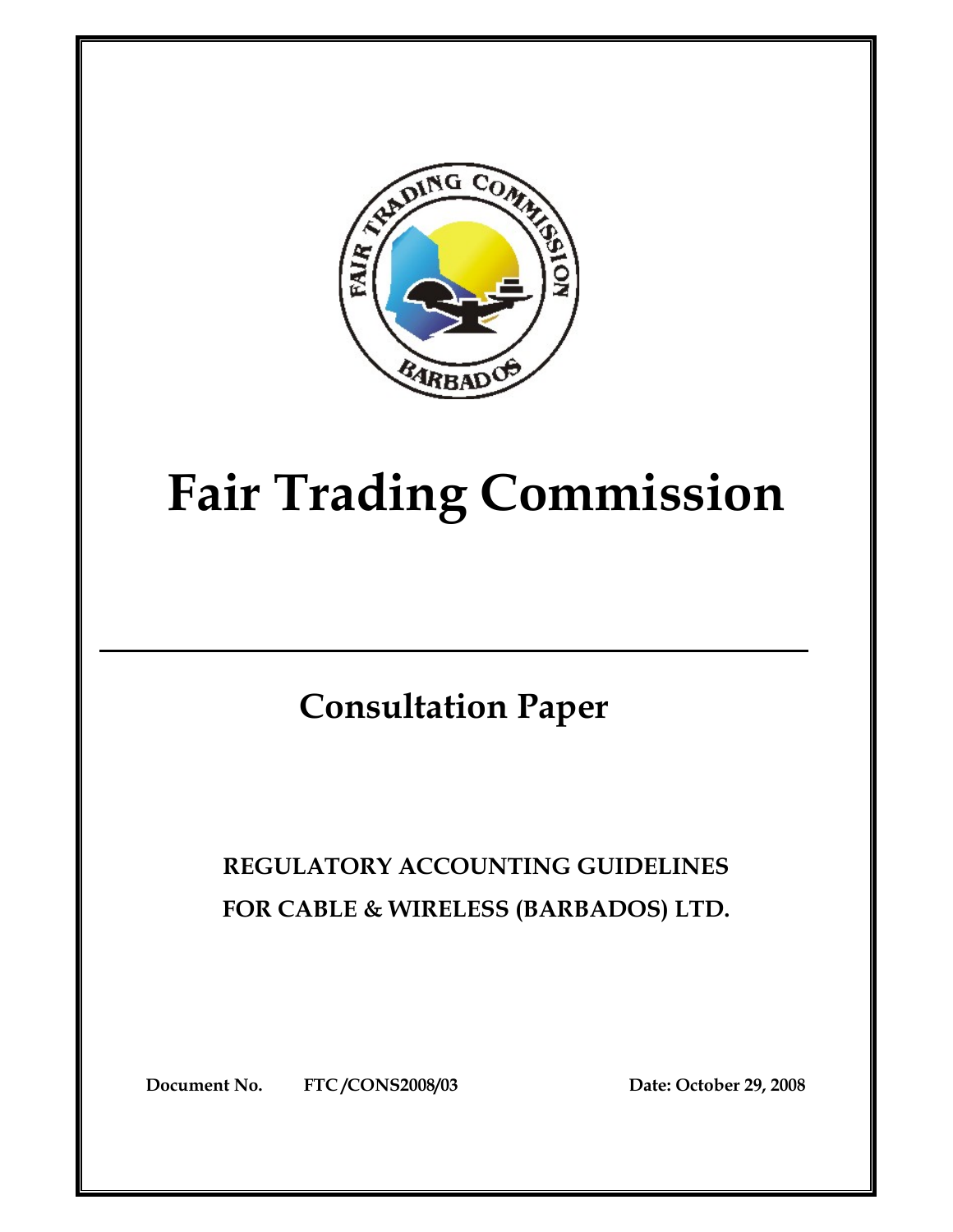#### **TABLE OF CONTENTS**

| Section 1        |
|------------------|
|                  |
| <b>Section 2</b> |
|                  |
| Section 3        |
|                  |
| Section 4        |
|                  |
| Section 5        |
|                  |
|                  |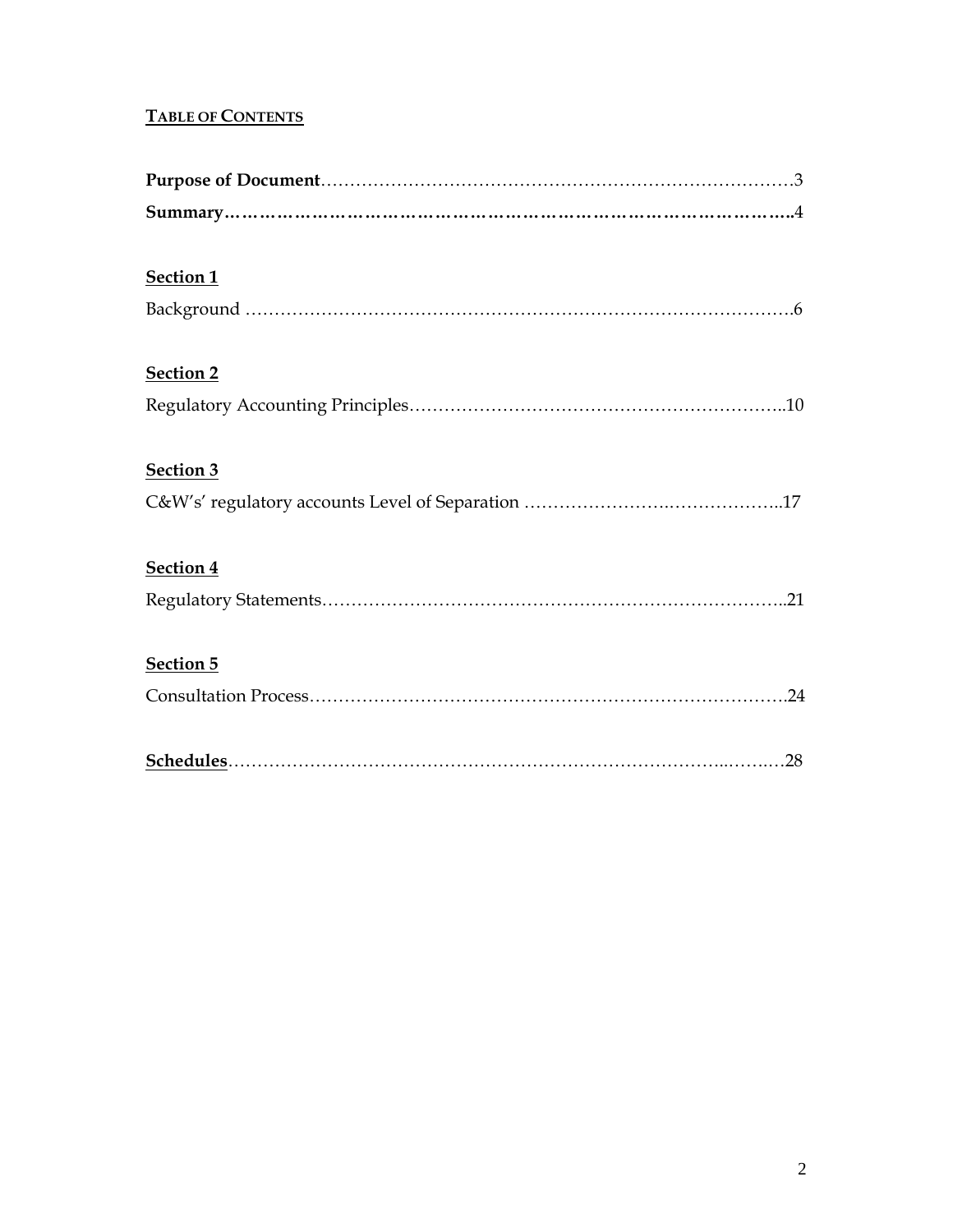#### **Purpose of Document**

In accordance with Section 11.3 of the Compliance Rules and Procedures associated with the Price Cap Plan 2008 (PCP2008), this document presents the Fair Trading Commission's (Commission) proposed Regulatory Accounting Guidelines for Cable & Wireless (Barbados) Ltd (C&W).

As a regulator, the Commission is not only concerned about the overall financial position of the company based on its statutory financial statements but is particularly interested in the financial performance and viability of the Company's regulated services as presented in its regulatory statements. These statements form the basis of the Commission's assessment of C&W's compliance with its licence arrangements and the decisions of the Commission. Such statements also assist the Commission in monitoring C&W's performance against the principles underlying the current price cap plan, the Regulatory Accounting Guidelines that are the subject of this consultation set out the requirements which the Company must take into consideration when preparing the regulatory statements

This consultation paper on Regulatory Accounting Guidelines is intended to;

- (a) bring to public attention important issues relating to utility regulation in order to promote public understanding and debate;
- (b) put forward options and/or proposals as to the approach to adopt in dealing with these issues; and
- (c) invite comments from interested parties, including C&W, consumers, service providers, businesses, professionals and academics.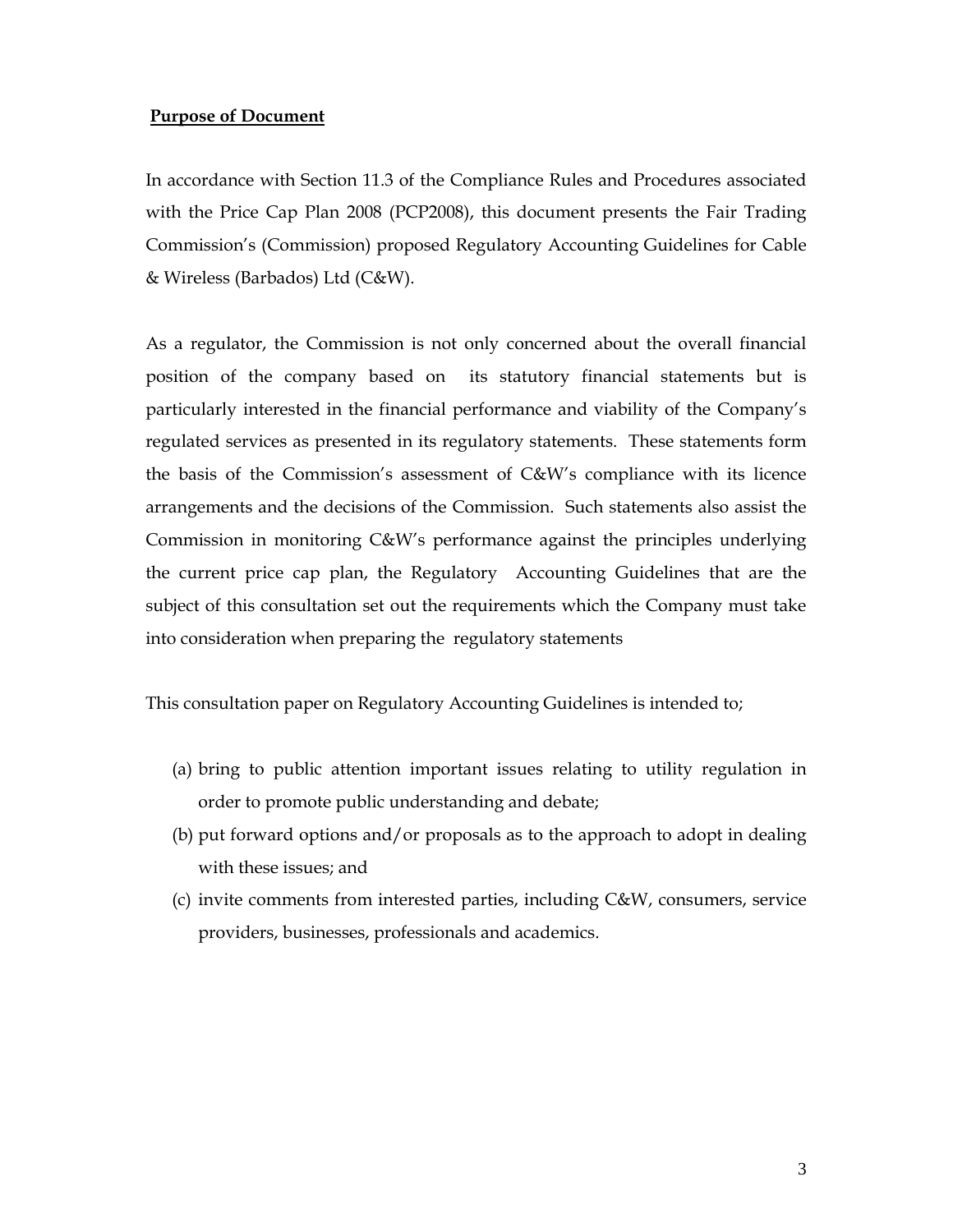In general with consultation papers, the issues at hand will influence the nature of the document and its content. On some issues, the Commission may simply set out what it regards as the available options and, although there may be some analysis of the pros and cons of the options, it may be that no one option emerges as the favoured or proposed approach. In other consultation papers, the issues are such that the Commission may set out a clear preference for a particular approach and invite comments on this basis. In this case the latter approach has been adopted.

The Commission encourages the widest possible participation in this consultation process. This document is available at the Commission's offices and on the website.

The Consultation period will begin on **October 29 2008** and end on **November 28\*, 2008 at 4.00 p.m**.

#### **Summary**

These Regulatory Accounting Guidelines form part of the regulatory framework for the Telecommunications Sector in Barbados. The primary objective of these Guidelines is to provide the basis on which Cable and Wireless (Barbados) Ltd. (the dominant land line services) is required to prepare its regulatory statements for submission to the Commission under Price Cap 2008 (PCP 2008). Additionally, the Regulatory Accounting Guidelines ("The Guidelines") will form the basis on which the Regulatory Statements will be published and will advise on how to prepare separated Regulatory Accounts. Accounting Separation requires the preparation of separate accounts for each of the different businesses ran by the same company and which identify and allocate the costs and revenues associated with each business as well as the dealings between them.

The preparation of separated accounts that are transparent and audited are essential to the development of a truly competitive market for telecommunications services. The regulatory objectives that separated accounts are intended to support include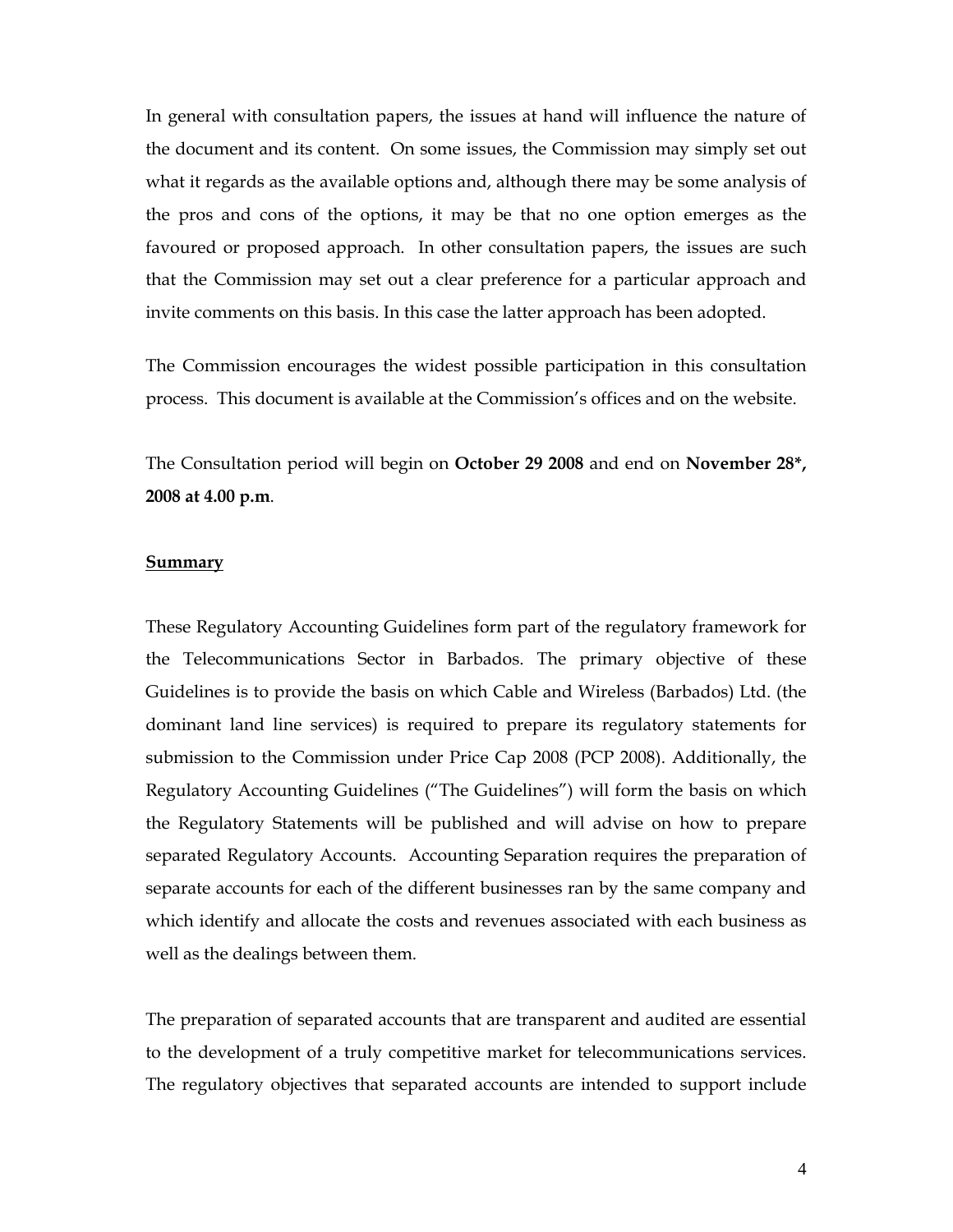ensuring non discrimination, identifying unfair cross-subsidies and retail price control.

The Guidelines will be flexible and will be subject to change to take into account developments within the sector and international best practice.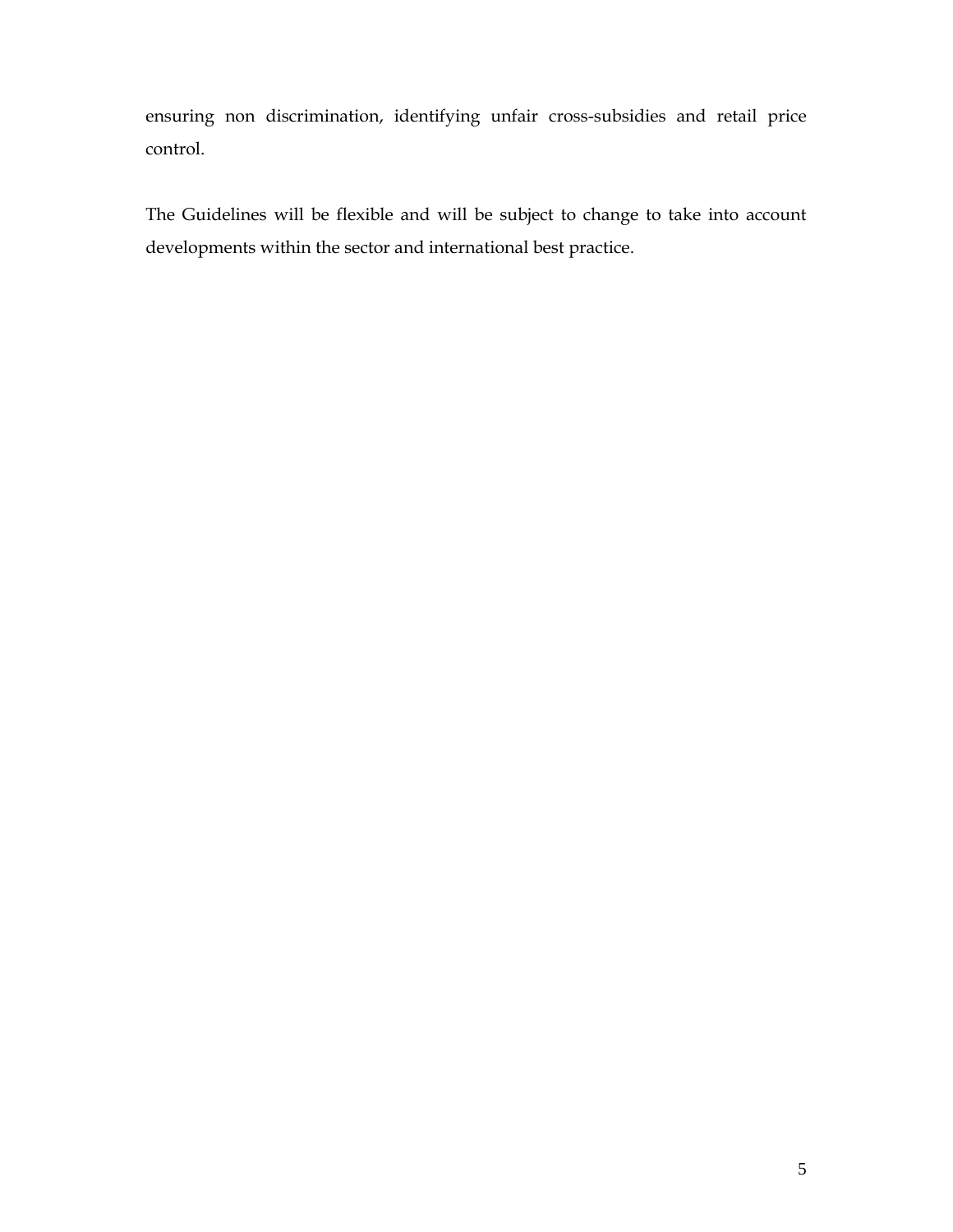#### **SECTION 1: BACKGROUND**

#### **1.1 Regulatory Framework**

The Utilities Regulation Act CAP. 282 (URA) is the primary legislation governing Barbados' telecommunications sector and the Commission has been assigned regulatory responsibility for this sector. The broad objective of the URA is to provide for the regulation of utility services.

It is a provision of the URA that the Commission discharges its duties and responsibilities in a transparent and accountable manner. Some of the duties and functions of the Commission, as defined by the URA in relation to service providers, are to:

- establish principles for arriving at the rates to be charged;
- set the maximum rates to be charged;
- monitor the rates charged to ensure compliance;
- determine the standards of service applicable;
- monitor the standards of service supplied to ensure compliance; and
- carry out periodic reviews of the rates and principles for setting rates and standards of service.

Another legislative instrument, the Telecommunications Act CAP. 282B (TA), requires the Commission to:

- enforce the policies established by the Minister pursuant to this Act;
- exercise regulatory functions in respect of telecommunications in accordance with this Act, the Fair Trading Commission Act and the Utilities Regulation Act;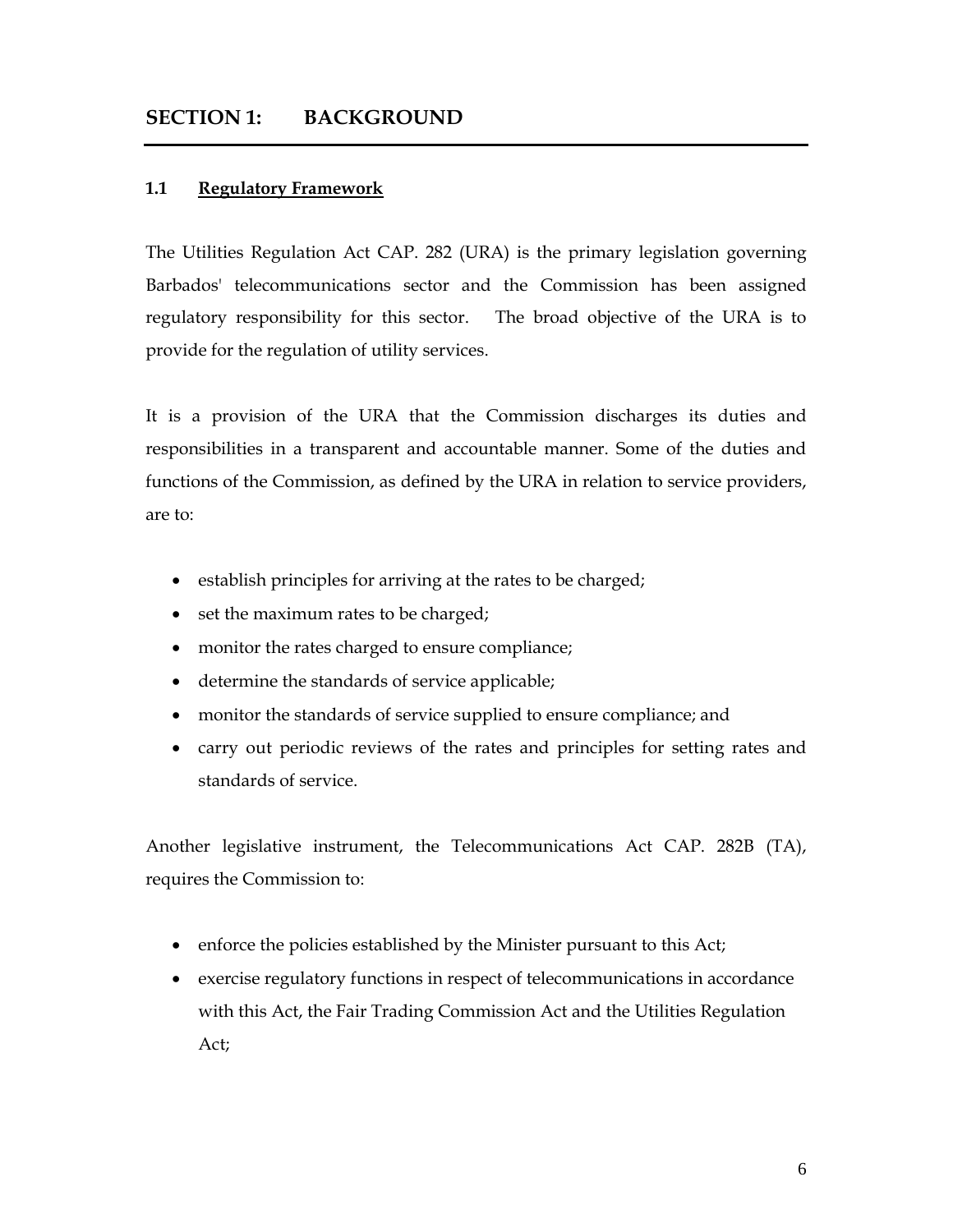- be responsible for the regulation of competition between all carriers and service providers in accordance with this Act to ensure that the interests of consumers are protected, and
- establish and administer mechanisms for the regulation of prices in accordance with this Act, the Fair Trading Commission Act and the Utilities Regulation Act.

Since a dominant firm has the ability to distort competition, the TA also provides some general underlying principles regarding interconnection services supplied by dominant carriers.

#### **1.2 Need for Regulatory Guidelines and Accounts**

 Regulatory accounting guidelines are designed to reflect the development of competition and the importance of monitoring and detecting anti-competitive behaviour such as unfair cross-subsidisation and undue price discrimination. These particular guidelines apply specifically to C&W and were designed to accommodate that company's network configuration, products and services. A more detailed manual will be developed by C&W, in consultation with the Commission, based on these Guidelines.

Regulatory Guidelines will form the basis on which regulatory accounts are prepared. Such regulatory accounts will inform the preparation of regulatory statements which are the main source of financial information about the regulated business for use by the regulator. Without this reporting framework there is the risk that the Commission may lack relevant, reliable, comprehensive and comparable data necessary for analysis of the problem.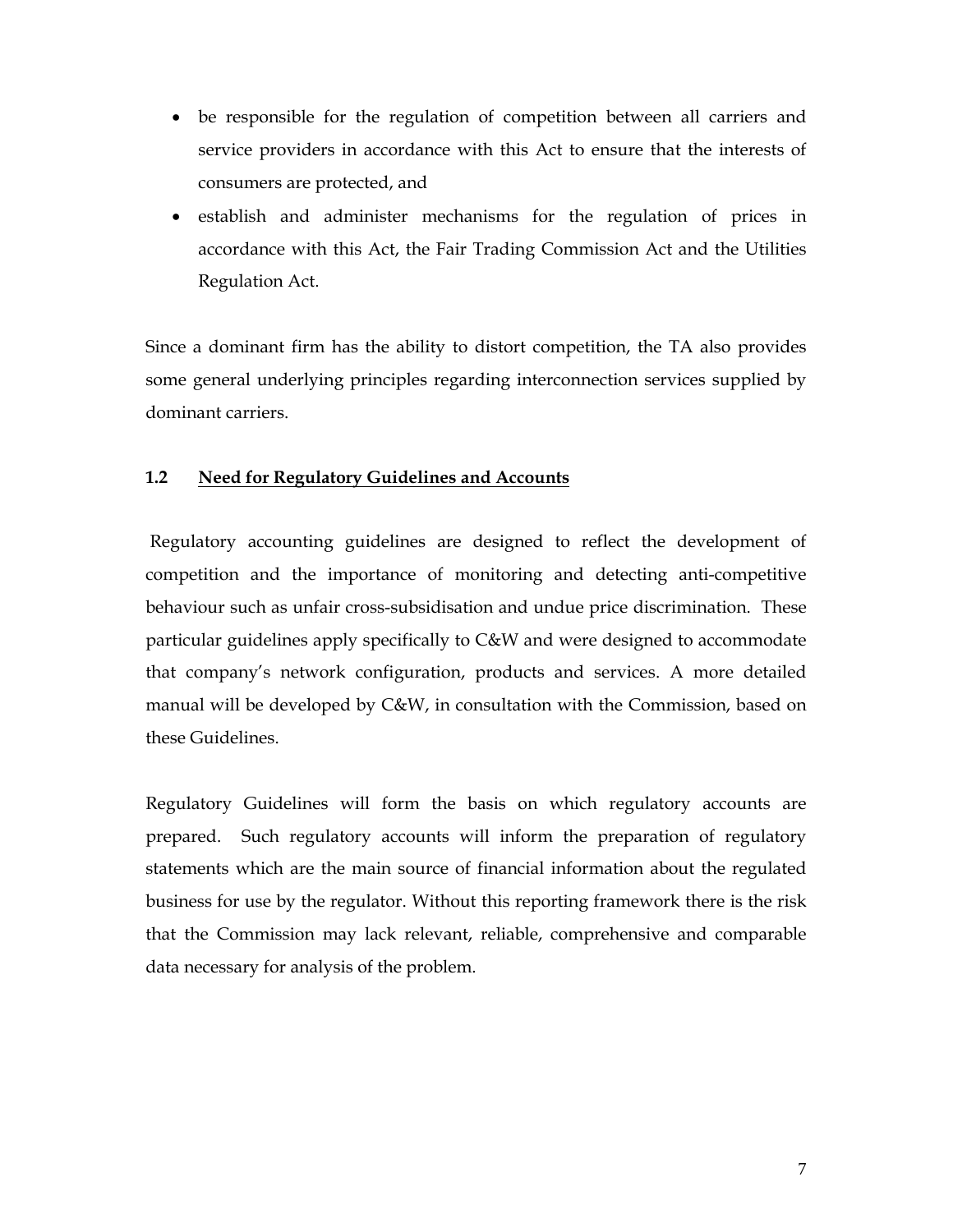#### **1.3 Role of Accounting Separation**

Market distortion by a dominant firm may take various forms, including excessive charges for interconnection services, discrimination in pricing, unfair cross-subsidies and predatory pricing. These practices are usually aimed at stifling competition and may even prevent market entry.

Accounting Separation (AS) is an approach used to deal with these anticompetitive concerns. Under this approach, the operator's activities are split for accounting purposes, into separate businesses or services. Accounting separation does not impose on the operator a set of rules about how its activities should be organised, but simply how accounting information is to be collected and reported on the separated businesses/services.

Amongst other benefits, accounting separation

- ensures that transfer charges from one business to another can be explicitly identified, allowing non-discrimination to be enforced,
- enables the profitability of particular businesses or services to be monitored, allowing cross-subsidies to be identified;
- provides a systematic division of costs and revenues between retail and wholesale, thereby ensuring that the cost base for interconnection charges and charges for other services and products include only relevant costs;
- provides the foundation for an integrated platform for internal product reporting requirements and pricing; and,
- provides a useful technique for investigating allegations about anti-competitive behaviour by dominant firms.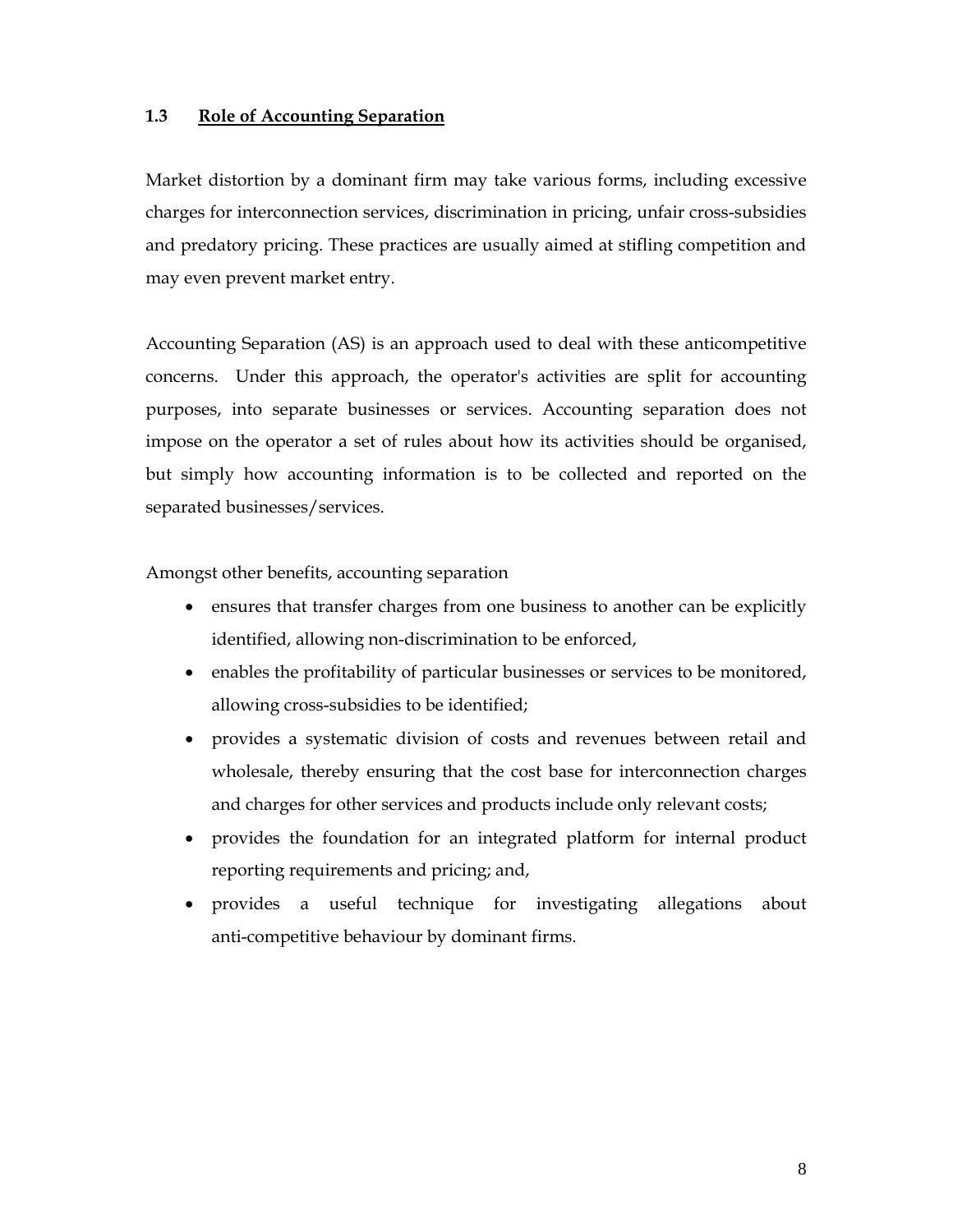The Commission is also aware of the need for cost information that can stand up to scrutiny for future price cap purposes as well as for setting or assessing interconnection charges and believes that the preparation of separated accounts that are transparent and audited is essential to the development of truly competitive markets for telecommunications services.

#### **1.4 Transfer Charges**

It is important to establish not only that the transfer charges from one of the incumbent's businesses to another are calculated in a non-discriminatory manner, but also that these are treated by the dominant carrier/service provider as 'hard' charges and not simply paper accounting transactions. In other words, when the incumbent sets the prices for the retail business that purchases network services, it must treat the transfer charges as real costs that need to be recovered.

#### **1.5 International Practice**

These Guidelines attempt to follow international best practice. In particular, the Guidelines reflect developments within the European Community as well as within the region an example being Jamaica. More importantly, the Guidelines reflect the domestic conditions and the specific conditions of C&W. These Guidelines are subject to change and the Commission will continue to monitor international and domestic developments and, where it is deems necessary, propose further changes in an effort to remain consistent with international best practice and local conditions.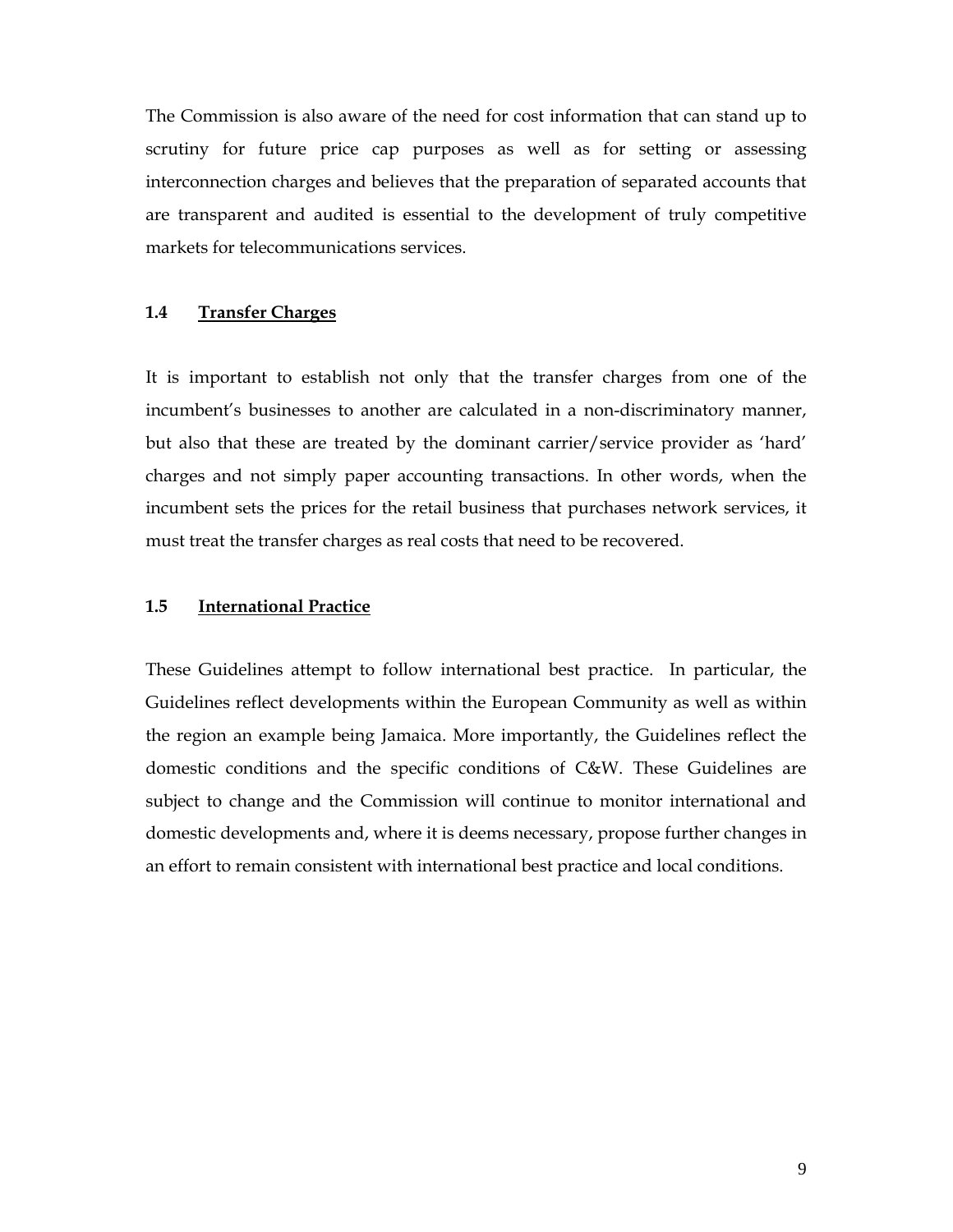#### **SECTION 2: REGULATORY ACCOUNTING PRINCIPLES**

The underlying statutory accounts from which the regulatory accounts are prepared are usually prepared in accordance with International Financial Reporting Standards (IFRS) promulgated by the International Accounting Standards Board (IASB). This section provides a set of rules in certain specific areas to be used in the preparation of regulatory accounts for reporting purposes. These regulatory guidelines are intended to be consistent with the IFRS's.

**The** Commission **is of the view that once Statutory Accounts are prepared in accordance with IFRS requirements the Regulatory Accounts and associated reports should conform with the proposed guidelines.**

#### **2.1 Cost Attribution, Cost Allocation and Transfer Pricing**

Principles that should be followed in order to allocate costs, capital employed, and revenues for the purposes of cost accounting and accounting separation are outlined below. The relevant accounting principles include priority, definition, causality, transparency, objectivity, consistency and sampling.

#### *Priority*

Within these Regulatory Accounting Principles, insofar as there is conflict amongst the requirements of any or all of these Principles, the Principles should to be applied in the same order of priority in which they appear in this document.

#### *Definitions*

Any word or expression used in the Accounting Documents shall, unless the context otherwise requires, have the same meaning as it has in the URA and Telecommunications Act.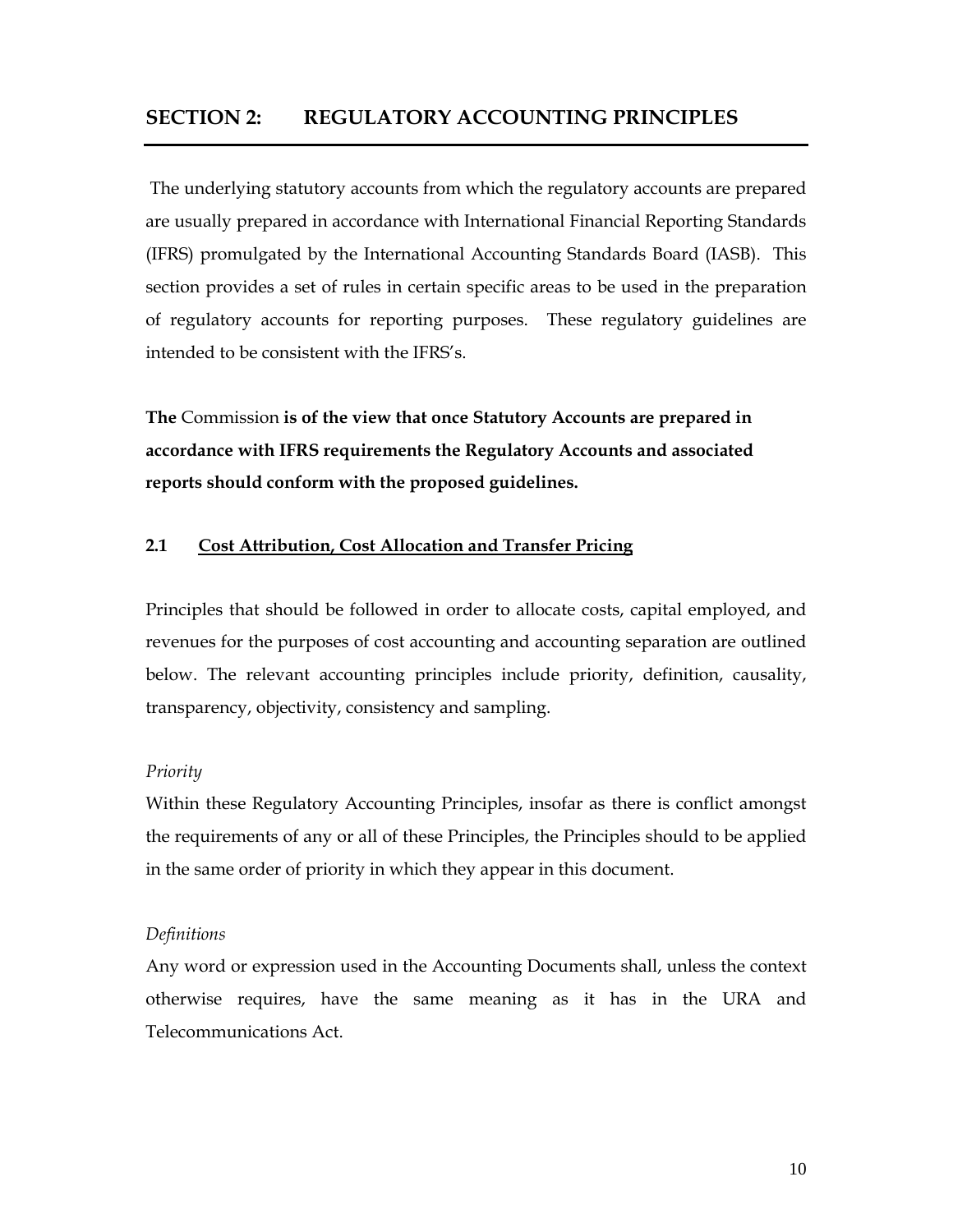#### *Causality*

Revenue (including transfer charges), costs (including transfer charges), assets and liabilities shall be attributed to cost components, services and businesses or disaggregated businesses in accordance with the activities that cause the revenues to be earned or costs to be incurred or the assets to be acquired or liabilities to be incurred.

#### *Transparency*

The Attribution Methods used should be transparent. Costs and revenues, which are allocated to Businesses and activities, shall be separately distinguished from those that cannot be directly allocated.

#### *Objectivity*

The attribution of revenue, costs, assets and liabilities shall be objective and not intended to benefit the dominant carrier or service provider or any other carrier, product, service, component, business or disaggregated business.

#### *Consistency*

There shall be consistency of treatment from year to year. Where there are material changes to the Regulatory Accounting Principles, the Attribution Methods, or the Accounting Policies that have a material effect on the information reported in the Statutory Financial Statements, the information affected in the Regulatory Statements by the changes shall be restated.

#### *Sampling*

Any sample constructed should meet the following principles:

- (i) be unbiased/objective
- (ii) the sample size should be statistically significant and be representative of the entire population and made via random selection
- (iii) not be skewed by seasonal or other factors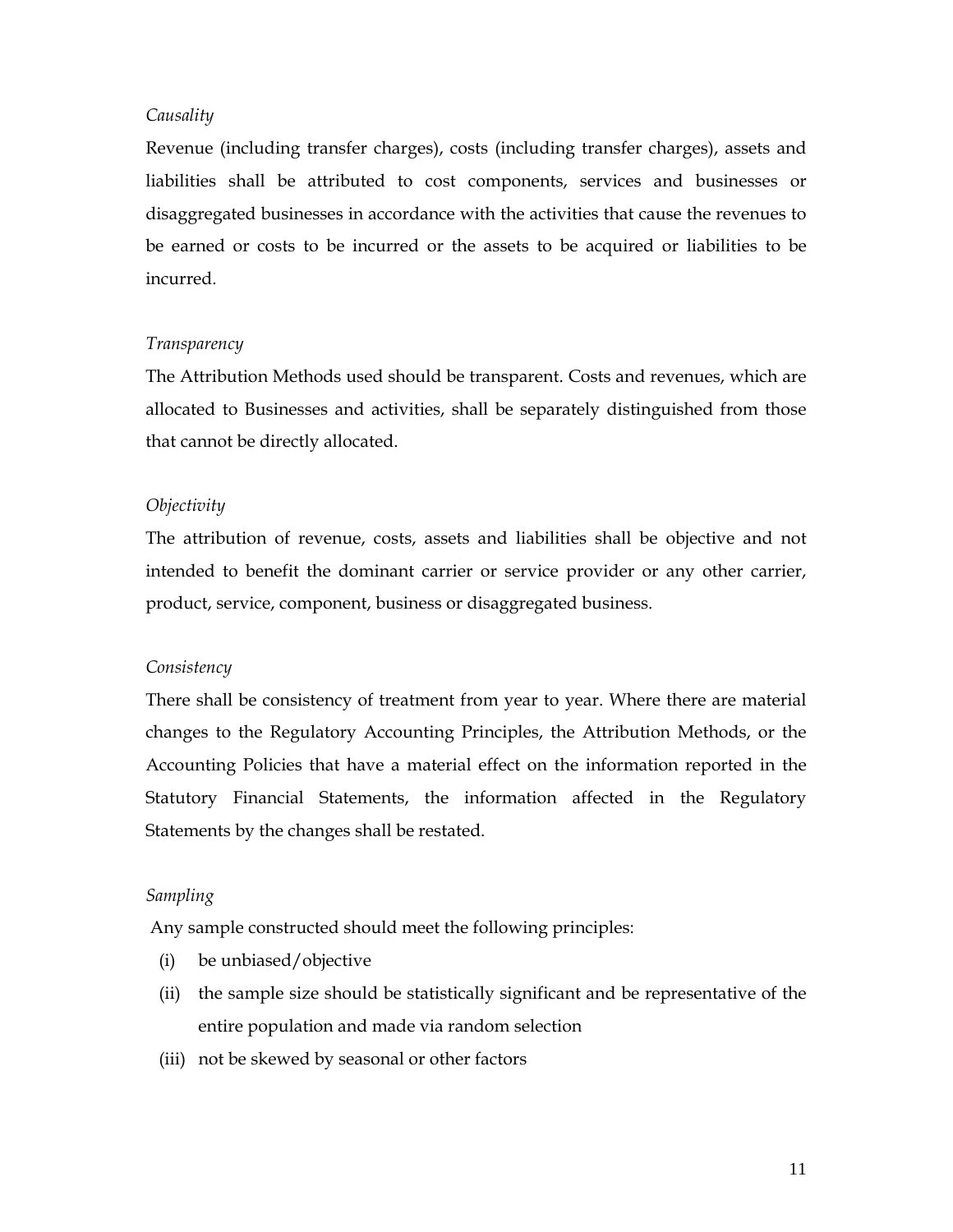- (iv) be based on either generally accepted statistical techniques or other methods which should result in the accurate attribution, and
- (vi) be updated annually.

Whilst all of the principles described above are important, causality in relation to cost, is generally more complex and is pivotal in determining cost allocation methodologies and systems. Hence, where possible, costs should be allocated on the basis of direct cost drivers such as number of phones installed, traffic volumes or floor space.

#### **2.2 Cost Base**

Generally, assets and goods used in a business may be valued at their actual price (historical cost accounting) or the estimated current market value or replacement cost (current cost accounting). Studies from the European Union however, indicate that current cost accounting (CCA) appears to be the preferred cost base in the fixed market and whilst long run incremental cost (LRIC) is extensively used in the mobile market. CCA is also increasingly being used in this market (Schedule 9 provided a discussion of HCA and CCA for information only.)

The historical basis on which C&W prepares its Regulatory Accounts will continue until such time that it is reviewed.

#### **2.3 Accounting Framework Documents**

Regulatory statements should be prepared for each of C&W's main businesses as per schedule 2. Accounting Documents detailing the general principles and methods used in the preparation of the regulatory statements should also be prepared and submitted to the Commission. This would allow the Commission and interested parties to check for reasonableness and consistency in the preparation of the regulatory statements. The key components of the Accounting Documents are: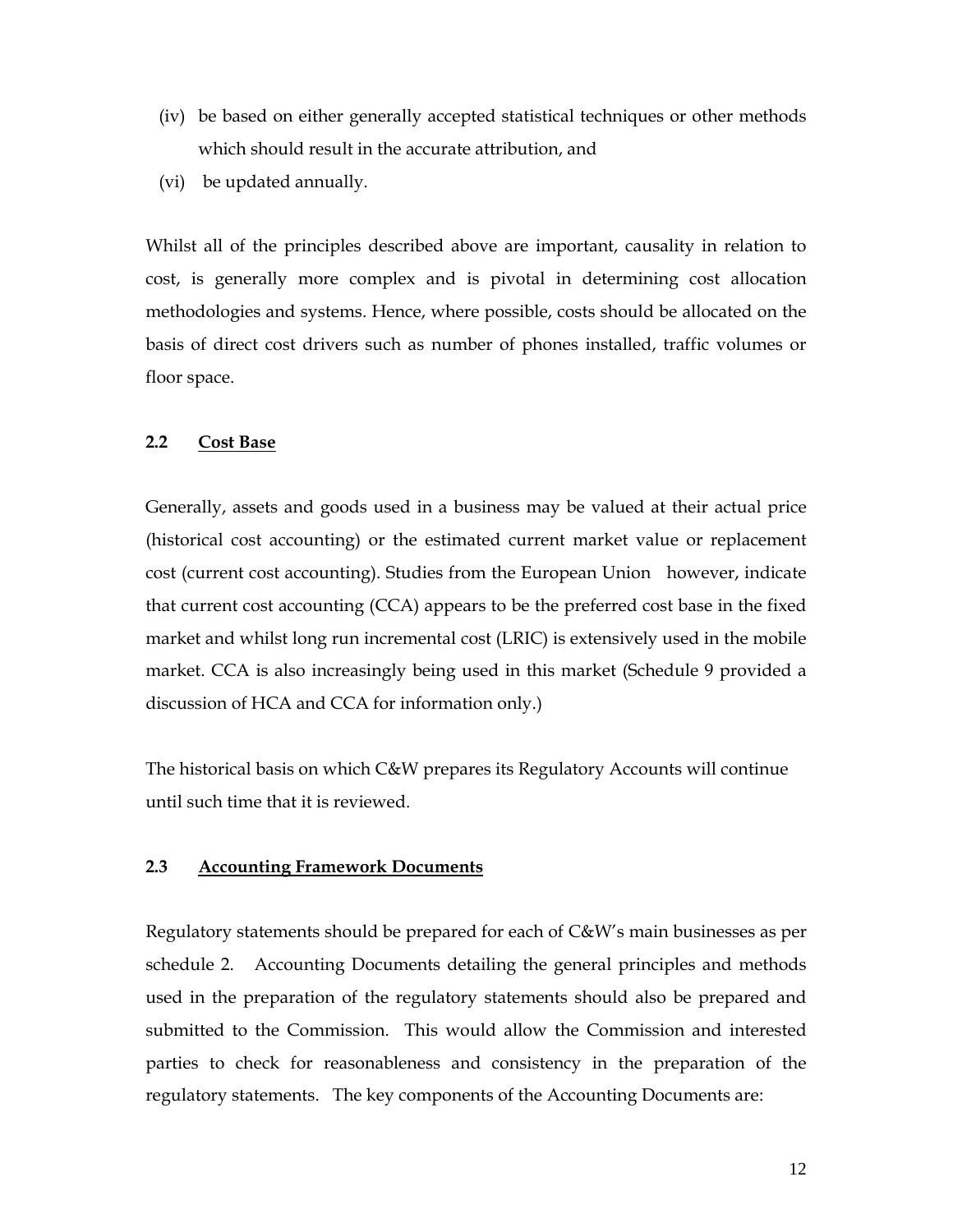- (a) Regulatory principles;
- (b) Attribution methods;
- (c) Transfer charging principle; and
- (d) Accounting policies

Where there is conflict amongst some or all of these components the priority should follow the order in the above list.

#### *(a) Regulatory Principles*

These constitute the rules to be used in the preparation of the regulatory statements, as it relates to the application of the attribution methods, allocation methods, the transfer charging system, the accounting policies and rulings from regulatory hearings.

#### *(b) Attribution Methods*

The methods for attributing revenue (including transfer charges), costs (including transfer charges), assets and liabilities to each main business, network elements, and service categories comprising each business should be in accordance with the regulatory principles.

#### *(c) Transfer Charges*

As part of its accounting information C&W should provide a detailed description (as per the detailed manual which will be developed by C&W) of the process and methods used for deriving internal transfer charges between its fixed network business (fixed) and its other businesses or service categories. The objective is to provide transparency for all intra C&W activities. (Schedule 8 outlines the attendant principles on which the system proposed will be based).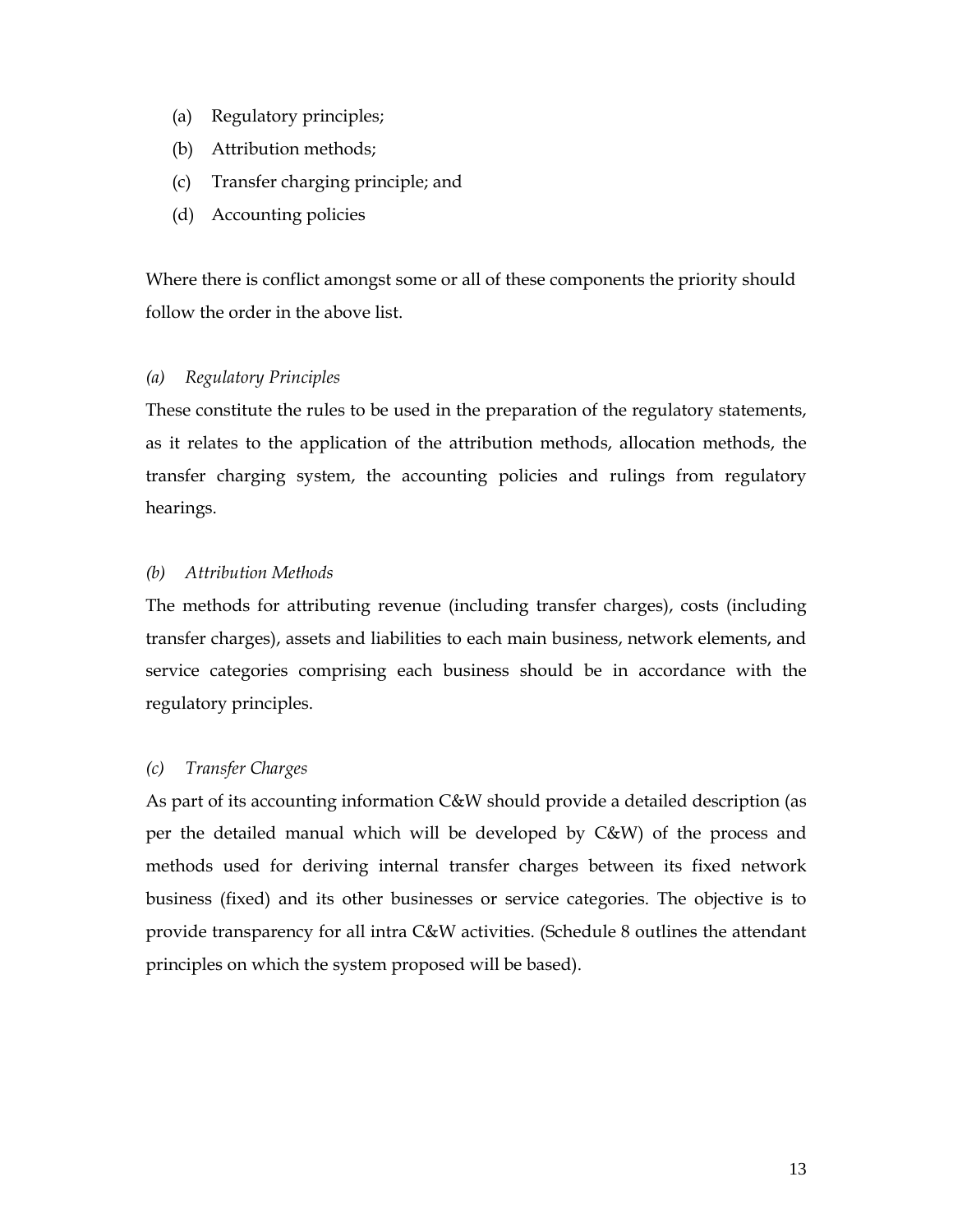#### *(d) Accounting Policies*

Accounting policies are used in the preparation of statutory financial statements to ensure that they are understandable and comparable. The minimum list of items on which detailed documentation should be provided is:

- (a) principles of asset valuation (intangible and tangible);
- (b) depreciation method, rates and asset lives;
- (c) inventories;
- (d) account receivables;
- (e) fixed asset investments;
- (f) redundancy costs; and
- (g) bad debts.

The Commission considers the above principles should form the basis for the attribution, allocation and transfer charging and the preparation of regulatory statements.

#### **2.4 Data Comparability, Reliability and Retention**

**In order that the regulatory reports properly reflect the position of the Company, data contained in all of the reports must not only be transparent but should also be comparable and reliable. A suitable audit trail of information must also be maintained to ensure the integrity of the data over a period of time.** 

#### *Comparability*

Policies and other methodologies used to prepare regulatory financial statements are critical to transparency, since a change in policy or methodology could significantly impact the comparability of data. Thus, material changes in any policy or methodology should lead to a restatement of previous years' results in order to maintain comparability. Any such material change would require approval from the Commission.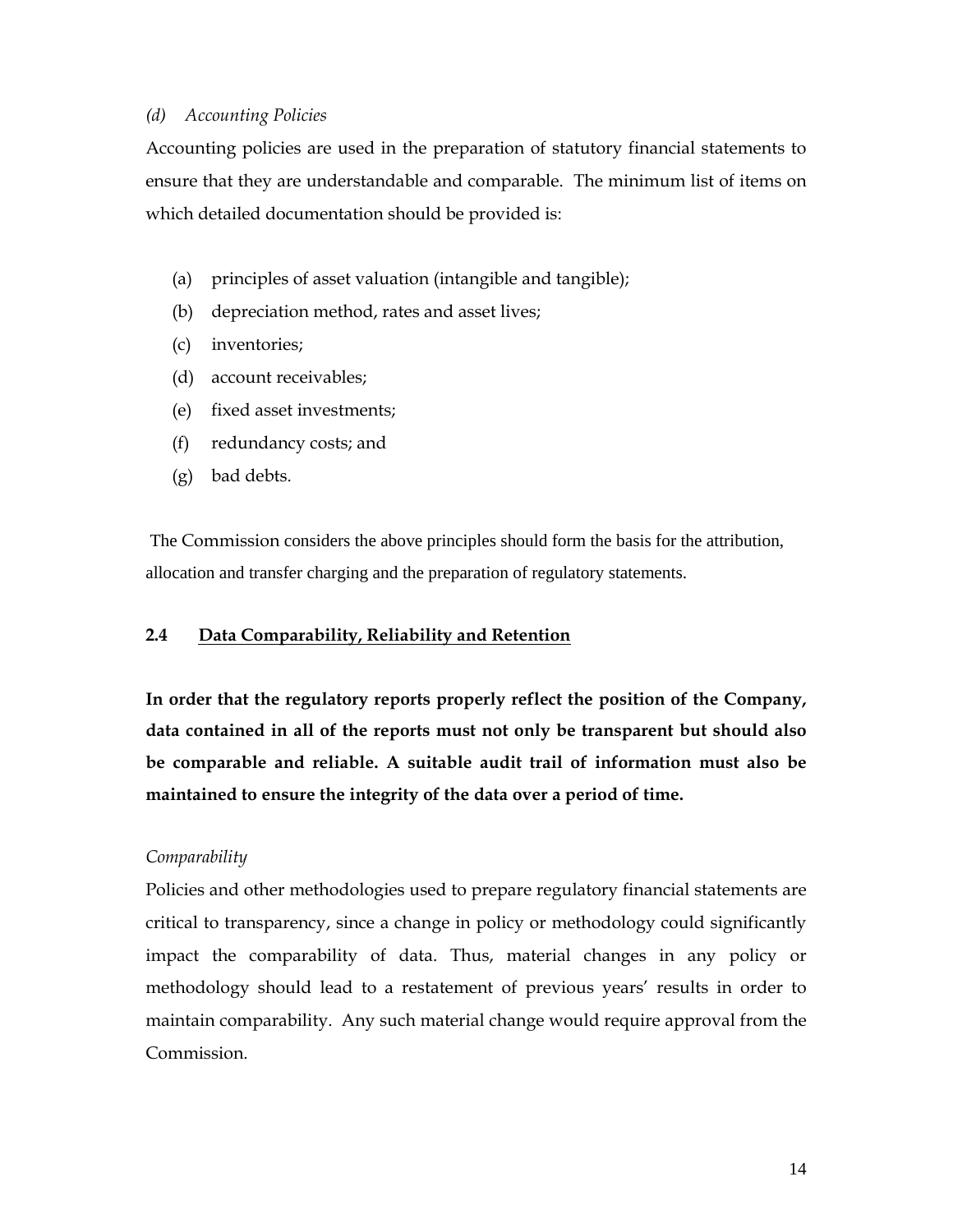#### *Reliability*

All stakeholders must be able to rely on the information from the regulatory statements<sup>1</sup>. The information is deemed reliable if it:

- truly represents what it purports to represent;
- is free from deliberate or systematic bias;
- does not contain material error;
- is complete (subject to materiality tests); and
- provides estimates which are prudently determined.

Such reliability can be demonstrated by having a senior representative of C&W formally endorse the regulatory statements.

#### *Data Retention*

 $\overline{a}$ 

It must be demonstrated that any data used for regulatory statements is data originally presented in C&W's information systems, starting with the statutory statements and accompanying reconciliation required as part of the PCP 2008 Compliance Rules and Procedures. Such data must be available electronically or on paper to enable the auditor to perform tests and verification.

**The** Commission **is of the view that in accordance with statutory requirements, C&W shall retain for a minimum of seven (7) years, all raw data, financial and other statements and regulatory accounting reports in a standard electronic format. Also, electronic copies of all principles, methodologies and other documents used in the preparation of each Regulatory Financial Statement shall be maintained for the same period.** 

<sup>&</sup>lt;sup>1</sup> Due to confidentiality constraints all stakeholders may not not have access to all of the information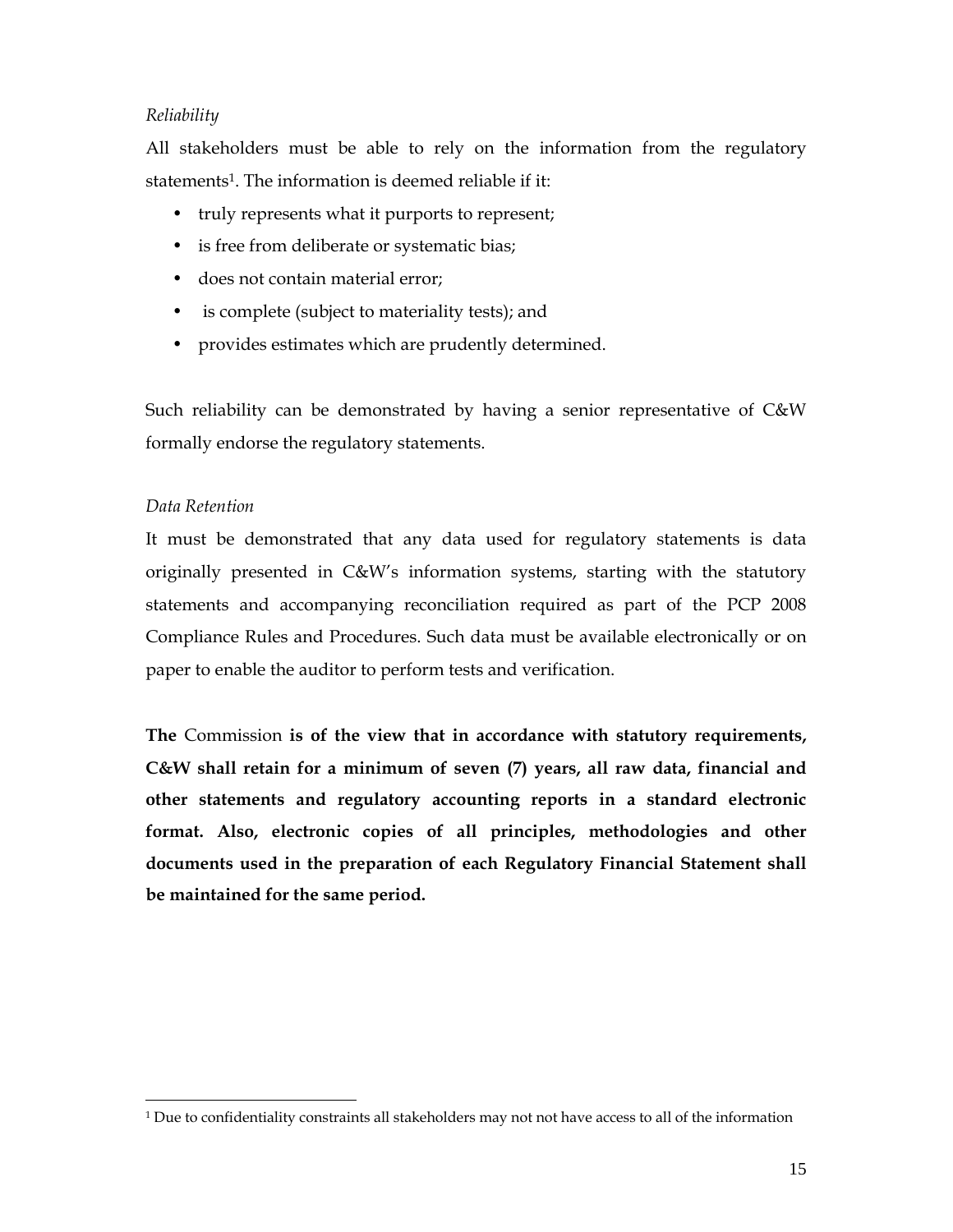#### **2.5 Review of the Regulatory Accounts**

Consistent with the Price Cap Plan 2008 Compliance Rules and Procedures as well as international best practice, C&W's Regulatory statements will be subject to a Regulatory Compliance Review which will ensure *inter alia* that:

- **the company's rates for services regulated under PCP2008 are set in accordance with the regulatory guidelines and PCP2008 Compliance Rules**
- **the regulatory statements reconcile to the audited statutory statements**
- **the regulatory statements were prepared in accordance with the guidelines and manual established in accordance with rule 11.3 of the PCP2008 Compliance Rules and procedures, and**
- **by extension the Company is operating consistent with the decisions and rules laid out by the Fair Trading Commission in pursuance of its objectives as a regulator.**

This list may be adjusted over time to reflect changes in the regulatory framework and in particular, changes in the level of assurance required. Such a Regulatory Compliance review may be based on sampling techniques where appropriate and should highlight whether the Regulatory Statements as presented in all material respects comply with the regulatory guidelines and manual.

The manual referred to above is expected to be developed by the Company in consultation with the Commission and will set out in detail among other things, the agreed methodology, drivers, allocators and exclusions to be applied to the regulatory statements.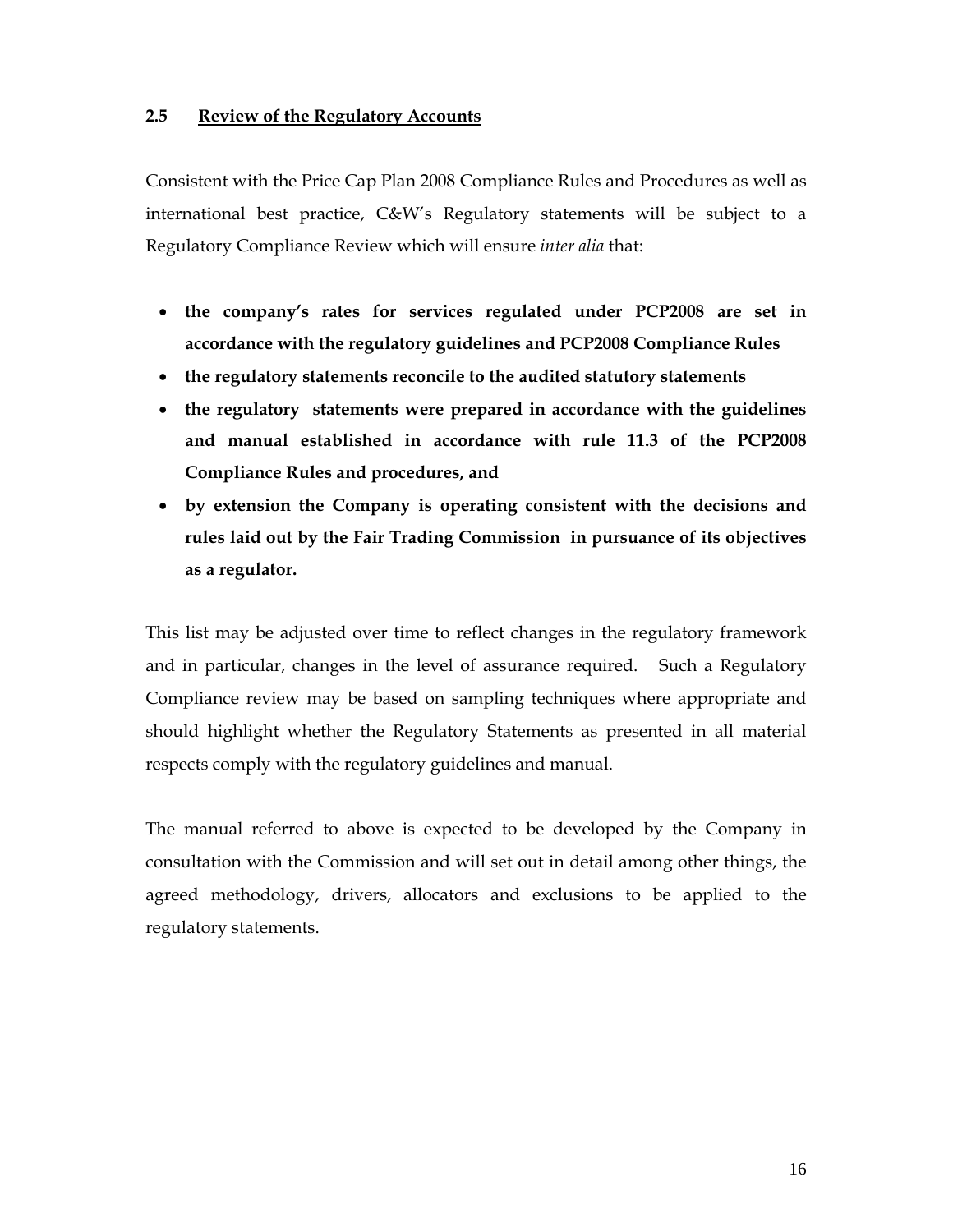## **SECTION 3: LEVEL OF ACCOUNTING SEPARATION IN REGULATORY ACCOUNTS**

This section sets out the level of disaggregation that C&W is required to undertake in its Regulatory Accounts**.** In addition to the consideration of best practice, the Commission considers that given the size of C&W and the characteristics of the Barbados telecommunications market it is important for C&W to prepare separate regulatory accounting information.

For purposes of accounting separation, the Commission has previously determined that C&W should split its activities into the main business areas listed below. (These are referred to as Service baskets and are detailed in Schedule 1.)

- Basket 1 Residential Fixed Line Access and Installation
- Basket 2 Domestic Voice Telecommunications Services
- Basket 3 International Telecommunications Services and other Retail Telecommunications Services
- Non regulated Activities

 Accounting separation is recognised as an extremely useful ex-ante regulatory tool especially in a newly liberalised regime like Barbados. It serves the following purposes:-

- prevention of unfair predatory pricing and cross-subsidisation,
- ease of comparison between operators,
- promotion of understanding of the relationship between the dominant carrier's charges and costs,
- detection of discriminatory behaviour on prices charged internally versus those charged to competing operators and
- Ease in analysing regulatory and statutory statements on a comparative basis.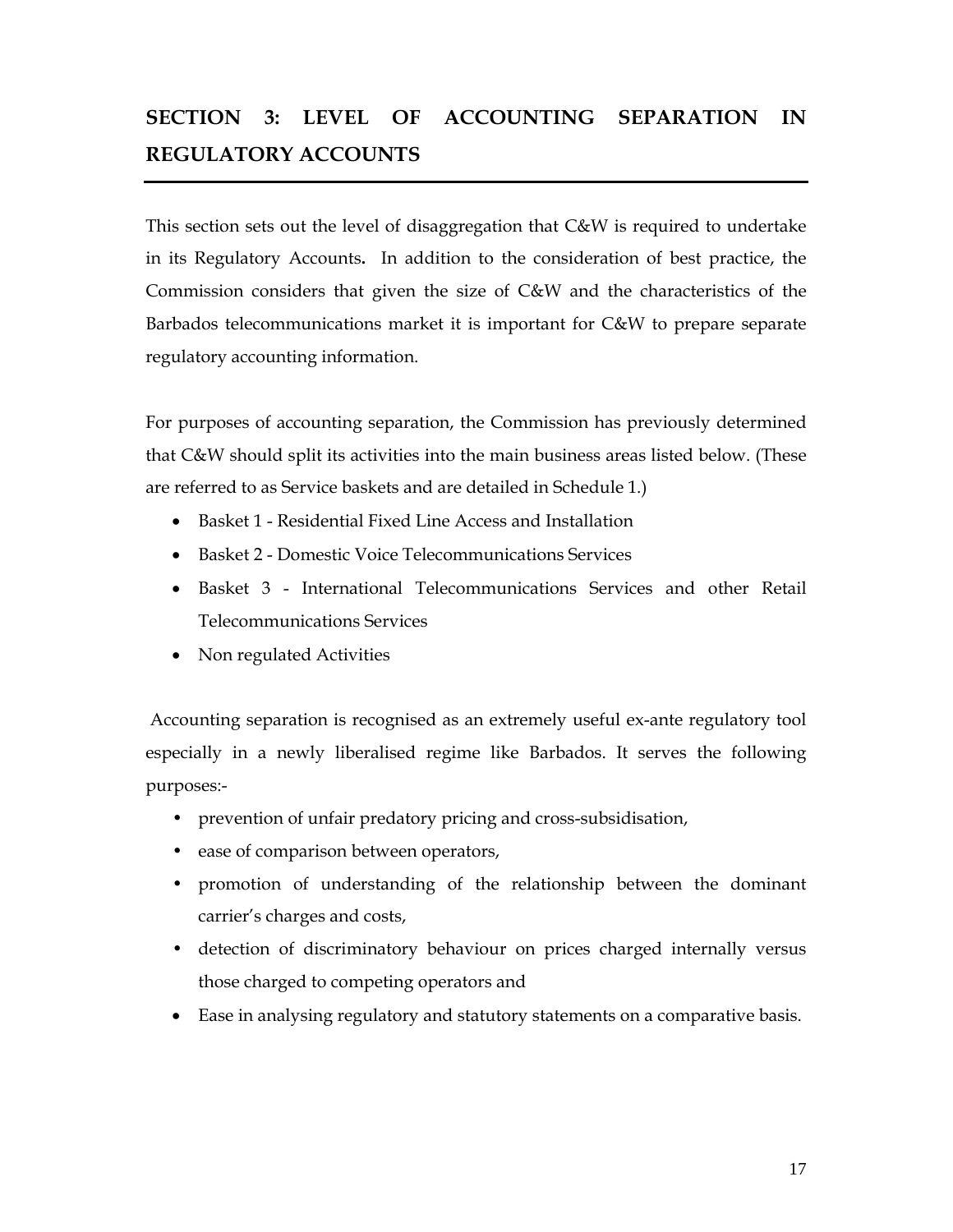The Commission is mindful of striking a balance between transparency and the cost of compliance and as such recognises that there will be additional costs involved in developing a robust and transparent system of regulatory accounting. In this regard, wherever possible the Commission will seek to minimise costs as it pertains to:

- tracking costs and the cost of maintaining the system of accounts,
- fees for compliance review by independent consultants
- costs of publishing reports, and
- costs in terms of manpower necessary for review, reporting and data collection.

#### **3.1 Publication of Information**

Regulatory statements are sometimes made public. However, given that there are usually additional costs associated with publication, the Commission considers that the electronic media can be used to some extent. The benefits of publication include:

- ensuring that all charges are appropriately derived and that C&W is not unduly favouring its retail business;
- allowing consumers to understand the relationship between revenues and costs for different services of the provider;
- giving other operators confidence that the interconnection arrangements are equitable, that is, there is no under or over recovery of network costs and
- raising the confidence of stakeholders that there are no unfair cross subsidies.

**The Commission considers that regulatory statements are to be made public but is mindful that C&W operates in a competitive environment and will make allowance for commercially sensitive information to be accorded the appropriate level of commercial confidentiality.**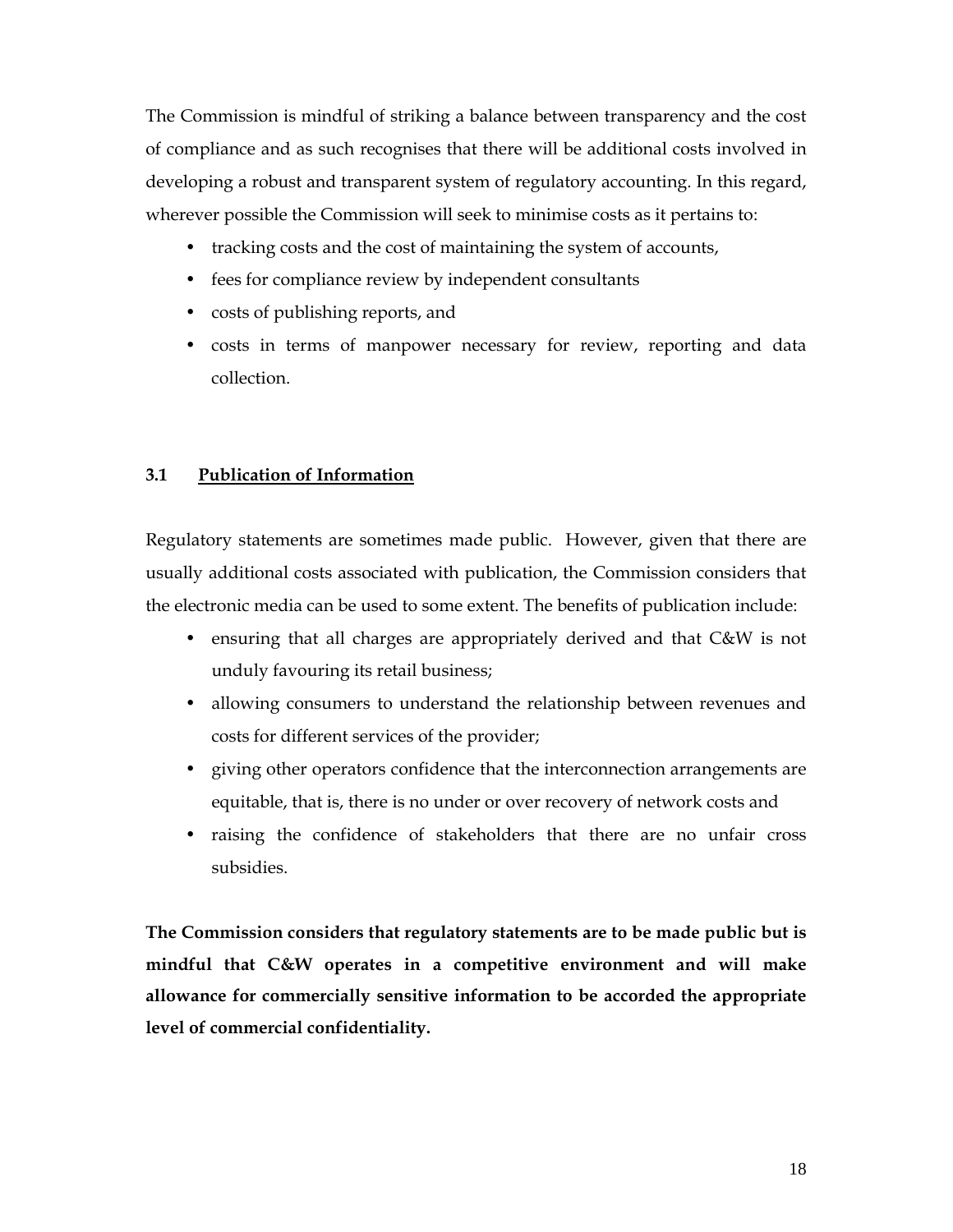#### **3.2 Publication of Related Information and Notes**

Explanatory notes detailing any material changes or issues which impact on the regulatory statements for a given period and on comparative figures for the previous period should be provided along with the Regulatory statements and the accompanying Accounting Documents. Such notes detailing the methodologies used in preparing separate accounts are usually published.

The publication of the Accounting Documents along with explanatory notes would allow interested parties to check for reasonableness and consistency in the preparation of regulatory accounts, as well as to promote transparency in the preparation of regulatory statements. The Commission and members of the public, upon review of these statements, should be able to come to a full understanding of the information contained within these accounts.

**The Commission is of the view that on publication of the regulatory statements C&W should also include the Explanatory notes and Accounting Documents detailing the methodologies used in preparing regulatory accounts.** 

#### **3.3 Timeframe for Publication**

Regulatory accounts should be published on a timely basis. Undue delays in publication would render the accounts useless as this would serve to negate the positive effects of reviewing the information in separated accounts.

The Commission proposes that C&W submit regulatory accounts to the Commission and make copies available to interested parties within three (3) months after publishing its statutory financial statements. In other words, if C&W publishes its statutory accounts in June, then it would have until the end of September in each year to publish its regulatory statements.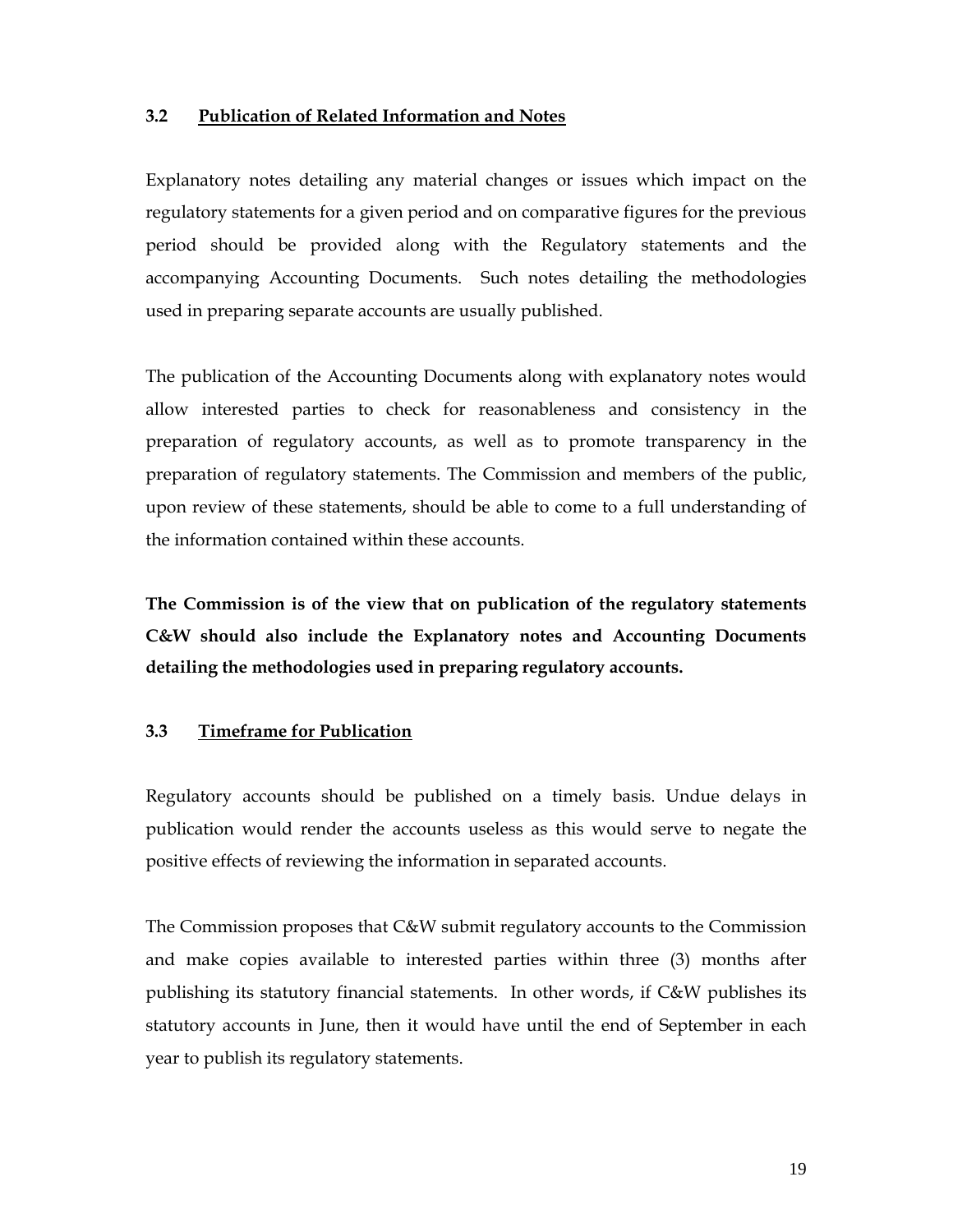**The Commission considers that regulatory accounts should be published no later than six (6) months following the financial period to which they relate.**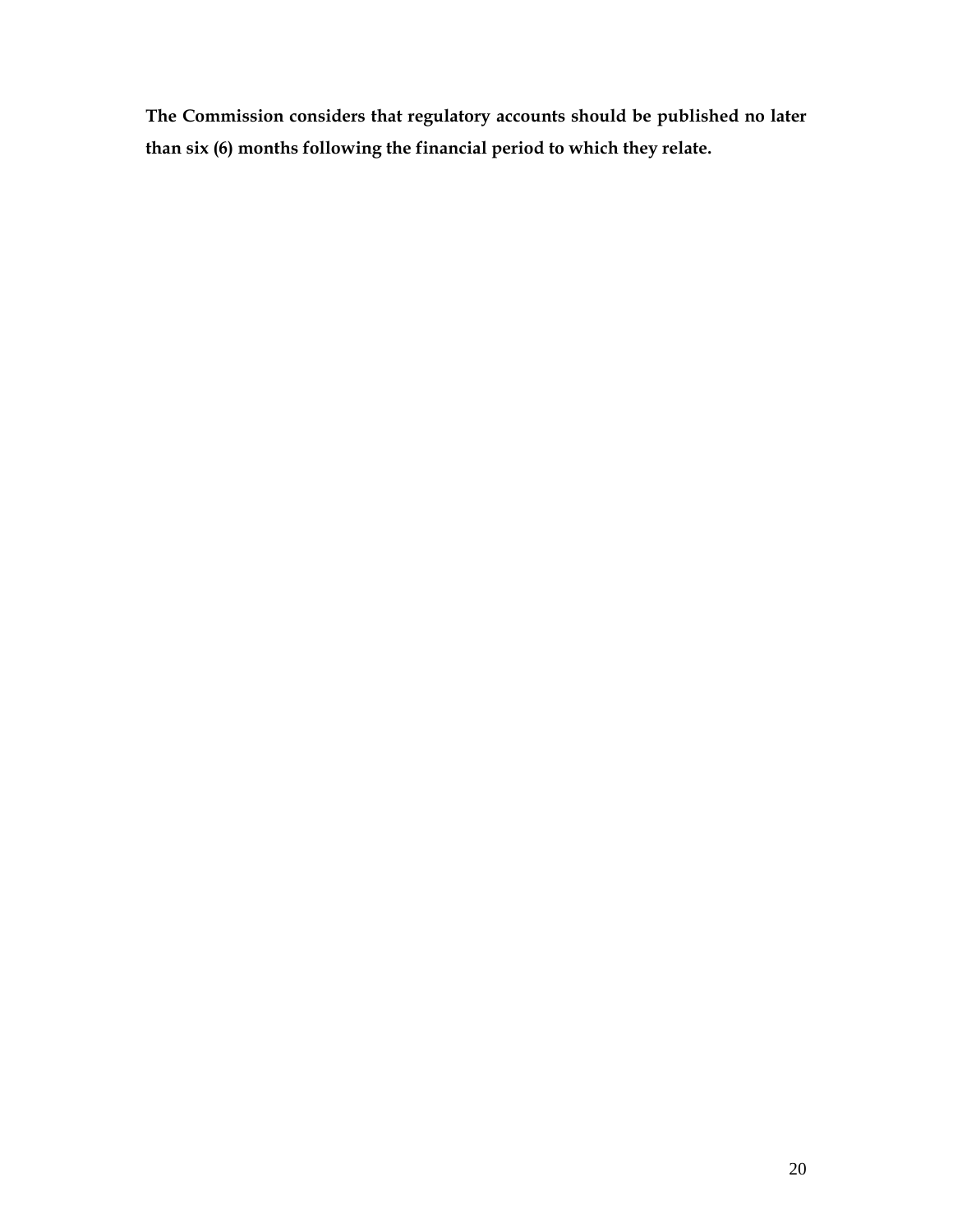#### **4.1 Format and Content of Regulatory Statements**

As is the case presently C&W shall continue to split its operation into Main Business Activities. For each Main Business C&W would be required to prepare statements of profit and loss, and mean capital employed. These statements would be reconciled with the annual statutory accounts and reports of the Company. (The main business activities for which C&W would be required to prepare these statements are outlined in Schedule 2.)

**The Commission proposes that C&W should prepare the statements outlined below for its regulated businesses. The principles and methodologies to be used in the preparation of the regulated statements should be as set out in the Accounting Document and the formats would be as suggested**.

#### **4.2 Statement of Profit & Loss**

**The Statement of Profit & Loss should detail the operating result and return on capital employed per Business. Return (profit/loss) would be calculated on the same basis as the cost of capital. For example, if returns are on a pre-tax basis, the weighted average cost of capital in the accounts would be before tax. (The pro-forma profit and loss statement is set out in Schedule 3.)** 

#### **4.3 Statement of Mean Capital Employed**

A statement of mean capital employed provides one of the inputs into the formula that is used to calculate the Return on Mean Capital Employed ratio (RoMCE). The other input being the Earnings before interest and tax. This ROMCE ratio tells us how much profit is earned from the investments that stakeholders have made in a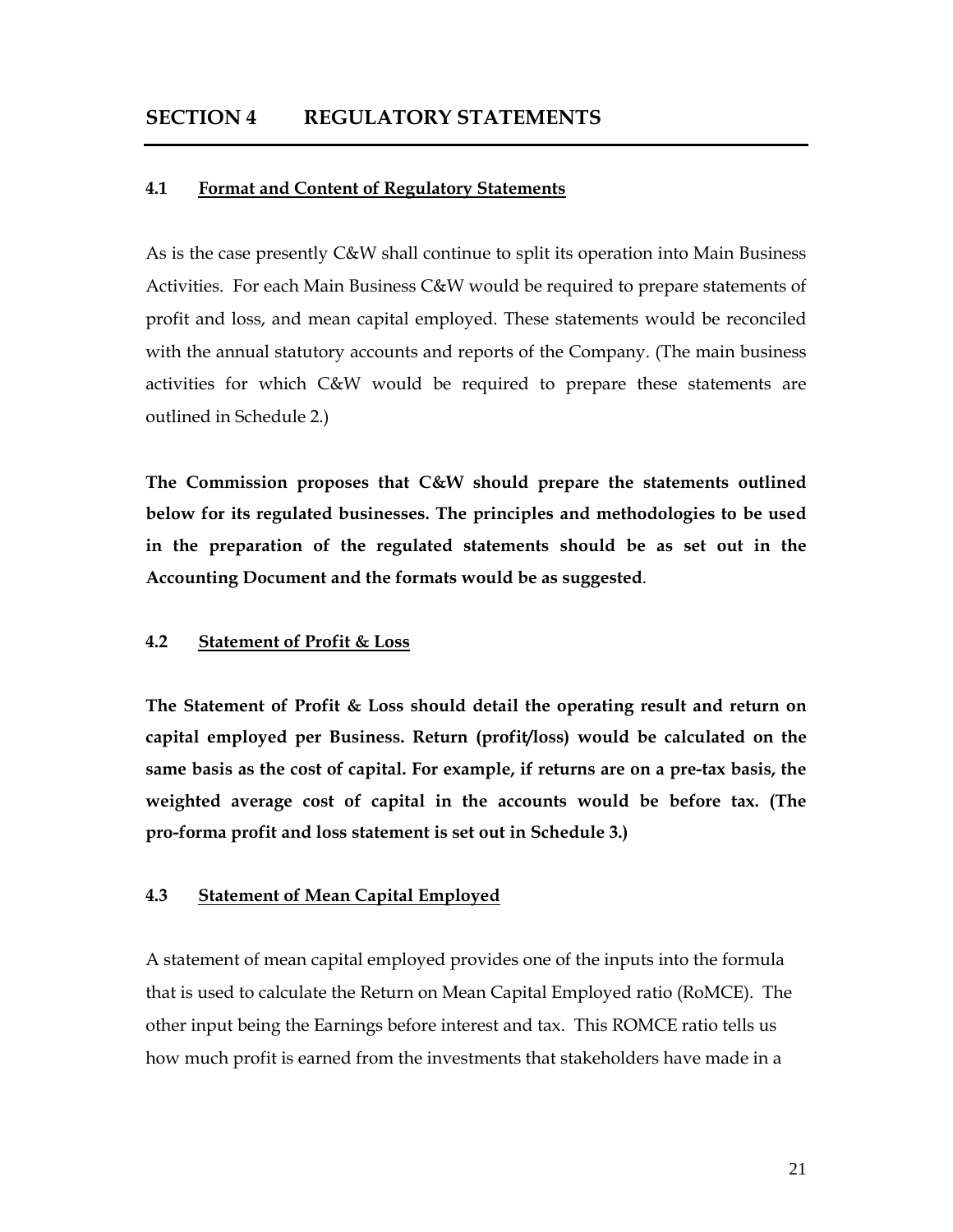company, in other words it is used as a measurement of the performance of a company.

In accounting there are different interpretations of RoMCE depending on different situations. The Commission has decided to adopt the definition utilised in the Price CAP Review and this is as follows:

> **EBIT** ---------------------- Mean Capital Employed

*where* 

EBIT is Earnings Before Interest and Tax , and

Mean Capital Employed is Fixed assets + Net Current Assets.

It should be noted that the definition of capital employed does not subtract long term borrowings from the Mean capital Employed (MCE) calculation.

The Commission is of the view that the figures reported in this statement are to be the average values (i.e. arithmetic mean) for the period to which the statement relates. This average should ideally be a weighted average value, although a simple average value of opening and closing balances may be used in the initial year of reporting. However, if an opening balance is not available in the initial year, the closing balance should be used. (The statement of mean capital employed is set out in Schedule 4.)

**The Statement of Mean Capital Employed is expected to show the capital employed by the Company for supplying each Main Business or each disaggregated service categories within the Main Business.**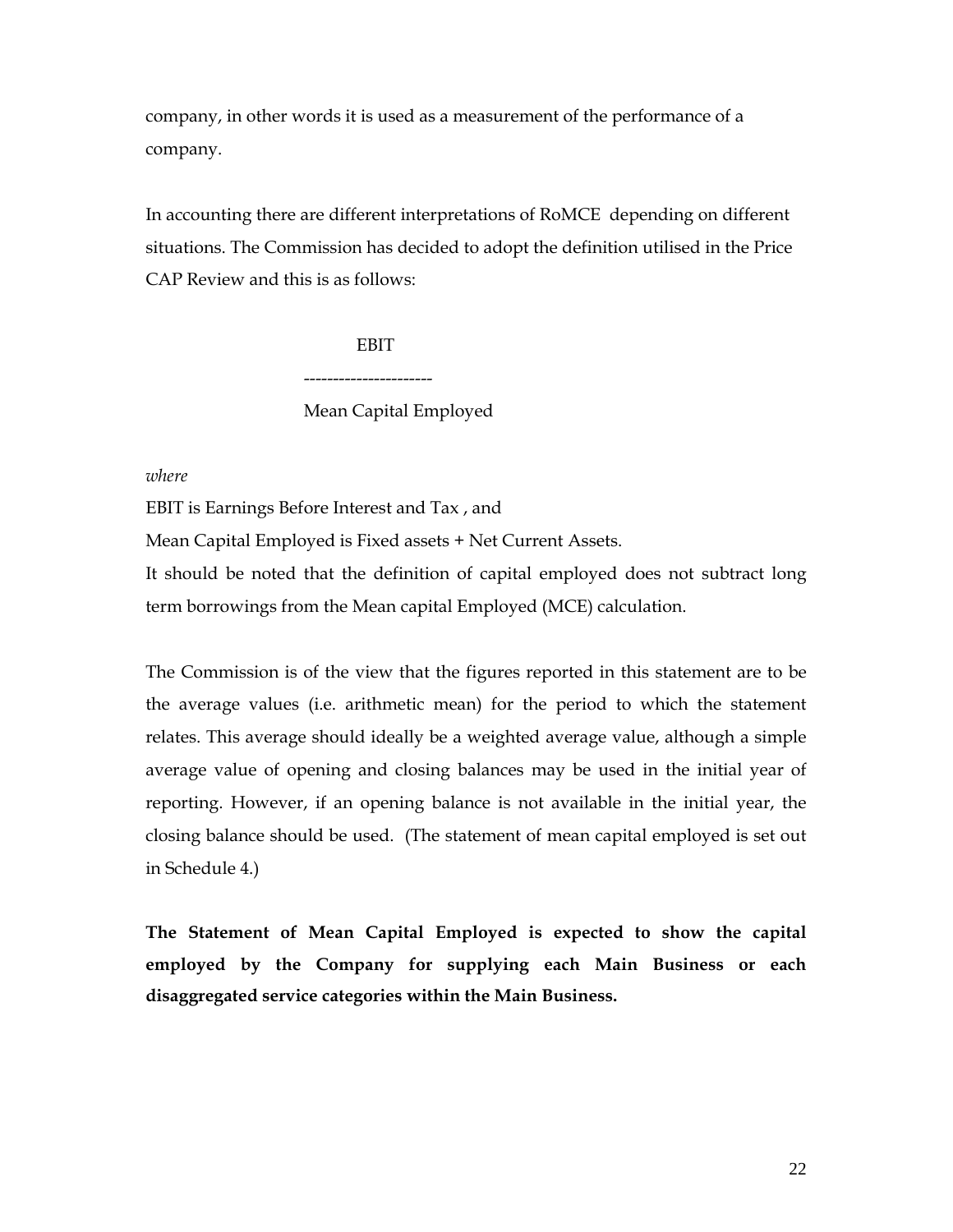#### **4.4 Statements of Reconciliation**

**The Commission is of the opinion that the statements of profit and loss and mean capital employed of all the main businesses should be reconciled with the annual statutory report and accounts of the Company. Where the accounting principles used in preparing these statements differ from the statutory accounting principles the effects should be disclosed in this statement and notes explaining the differences should be provided**. (The format for the reconciliation statements for profit and loss and mean capital employed are set out at Schedules 5 and 6 respectively.)

#### **4.5 Explanatory Notes to Regulatory Financial Statements**

The Commission and members of the public, upon review of these financial statements, should be able to have a full understanding of the information contained within these accounts. For this reason, it is important that the accounts be accompanied by explanatory notes.

**The Commission is of the view that the explanatory notes accompanying the regulatory statements should include, but are not limited to, the following:** 

- **(i) a detailed statement of the regulatory accounting principles used in the preparation of the accounts.**
- **(ii) definitions of the main businesses and where applicable the disaggregated service categories of each main business.**
- **(iii) detailed statements of the transfer charging system used in the preparation of the accounts (Schedule 7) and,**
- **(iv) details of material changes which impact on the financial statements for a given period and on comparative figures for the previous period.**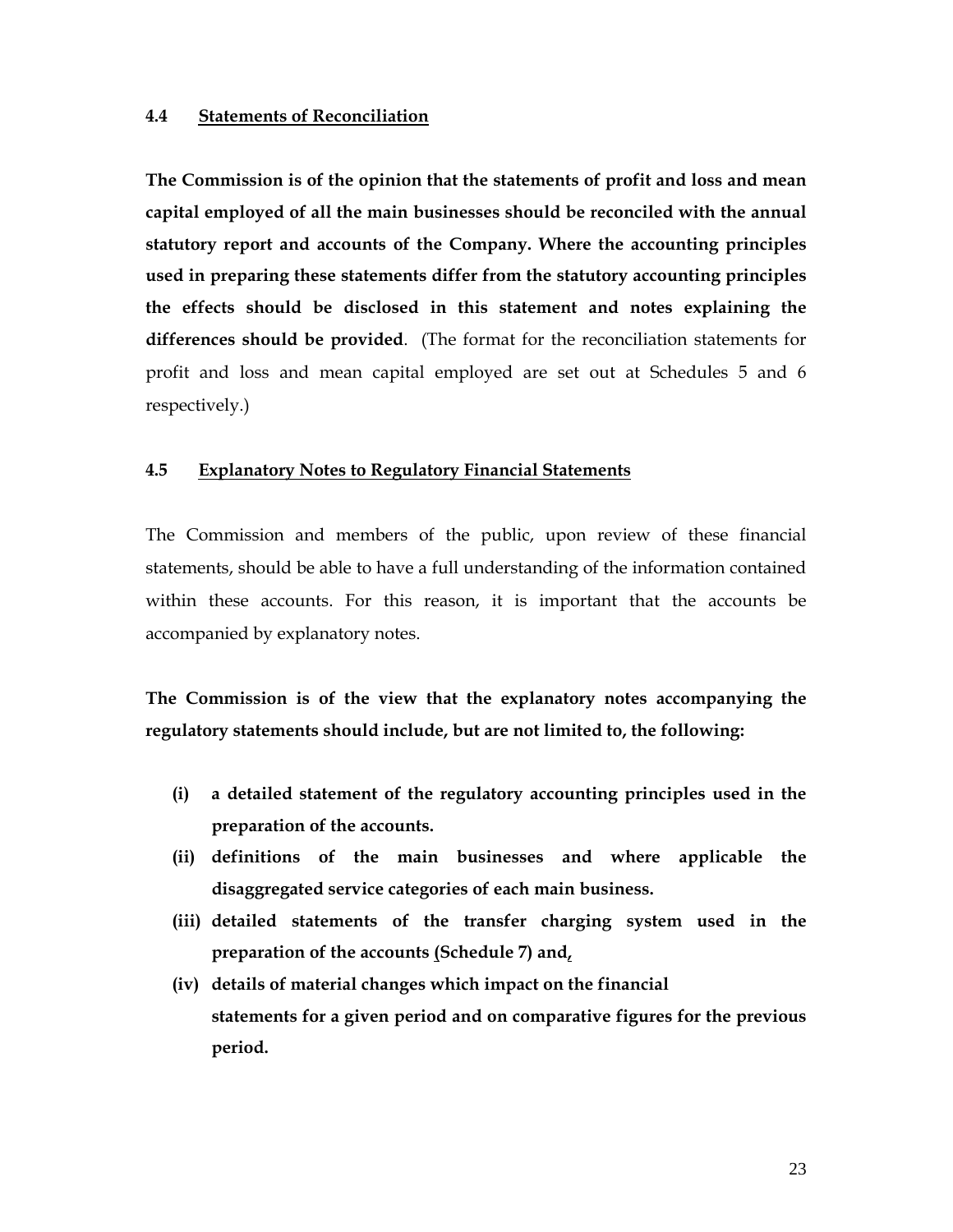#### **5.1 Background**

The Fair Trading Commission ("the Commission") established by the Fair Trading Commission Act, CAP 326B, is the regulator of international and domestic telecommunications services and electricity services.

In carrying out its duties as an regulator, the Commission must operate in a transparent, accountable and non-discriminatory manner. Consultative documents and the public consultation process are the main ways in which the Commission discharges its responsibilities relating to transparency and accountability.

In addition, the Commission is specifically charged under the Fair Trading Commission Act CAP 326B to consult with interested persons when it is discharging certain functions.

Section 4(4) of the *Fair Trading Commission Act, CAP. 326B* states:

*"The Commission shall, in performing its functions under subsection (3)(a), (b), (d) and (f)2, consult with the service providers, representatives of consumer interest groups and other parties that have an interest in the matter before it."* 

 $\overline{a}$ 

 $2$  Section 4(3) of the Act states:

*The Commission shall, in the performance of its functions and in pursuance of the objectives set out in subsections (1) and (2):* 

*<sup>(</sup>a) establish the principles for arriving at the rates to be charged by service providers;* 

*<sup>(</sup>b) set the maximum rates to be charged by service providers;. . .* 

*<sup>(</sup>d) determine the standards of service applicable to service providers;. . .* 

*<sup>(</sup>f) carry out periodic review of the rates and principles for setting rates and standards of service of service providers.*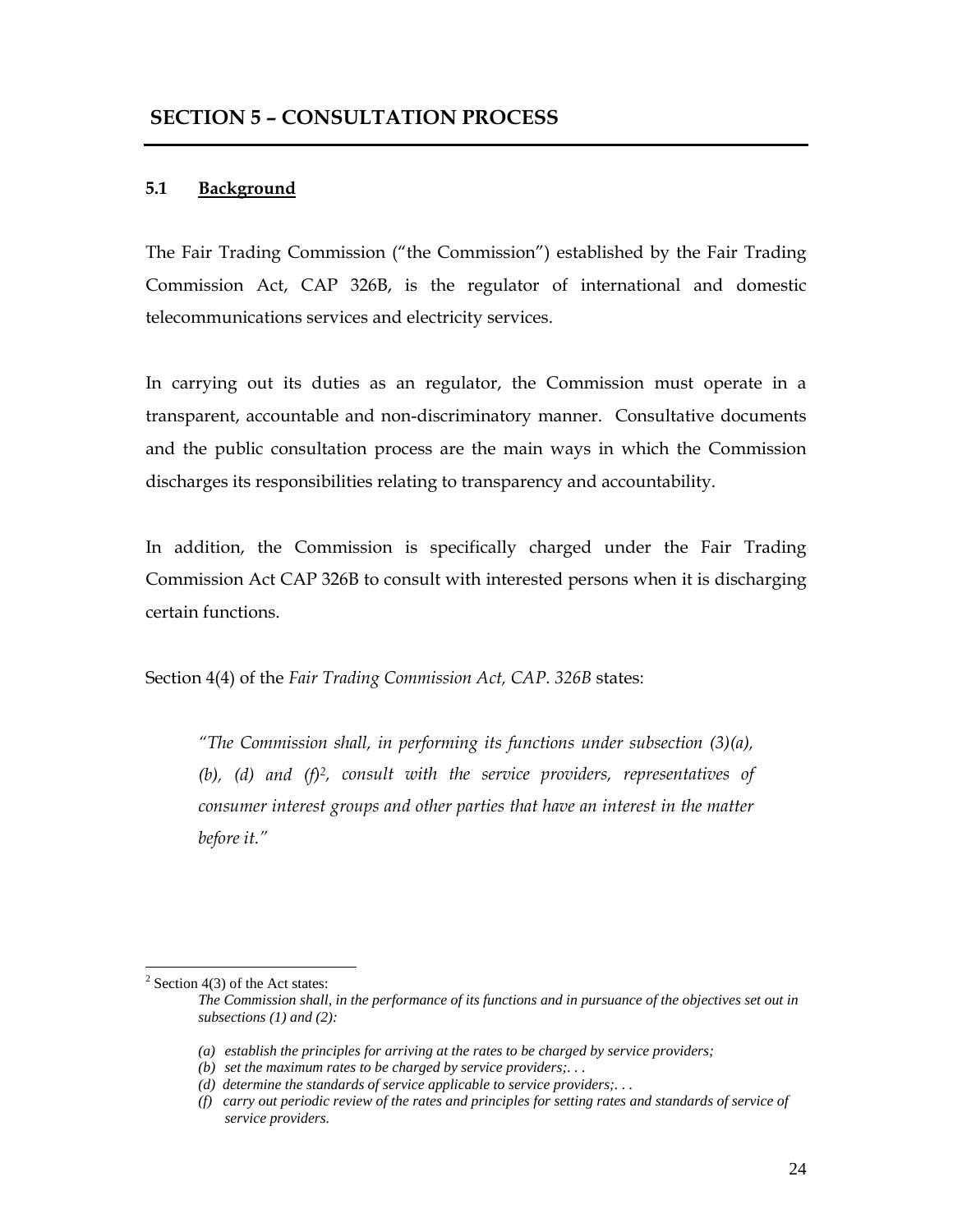#### **5.2 Consultative Documents**

On important issues that arise in the regulation of the utility industries, the Commission may issue a consultative document (a public discussion paper), in which the Commission:

- (a) brings to public attention important issues relating to utility regulation in order to promote public understanding and debate;
- (b) puts forward options and/or proposals as to the approach to adopt in dealing with these issues, to seek to resolve them in the best interests of the consumer, the service provider and the society at large; and
- (c) invites comments from interested parties, such as consumers, service providers, businesses, professionals and academics.

In general with consultation papers, the issues at hand will influence the nature of the document and its content. On some issues, the Commission may simply set out what it regards as the available options and, although there may be some analysis of the pros and cons of the options, it may be that no one option emerges as the favoured or proposed approach. In other consultation papers, the issues are such that the Commission may set out a clear preference for a particular approach and invite comments on this basis. In this case the latter has been adopted.

The views and analysis set out by the Commission in a consultative document are intended to invite comments which may cause the Commission to revise its views.

#### **5.3 Responding to this Consultation Paper**

The Commission invites and encourages written responses in the form of views or comments on the matters discussed in the Paper from all interested parties including C&W, other licensed operators and consumer representatives.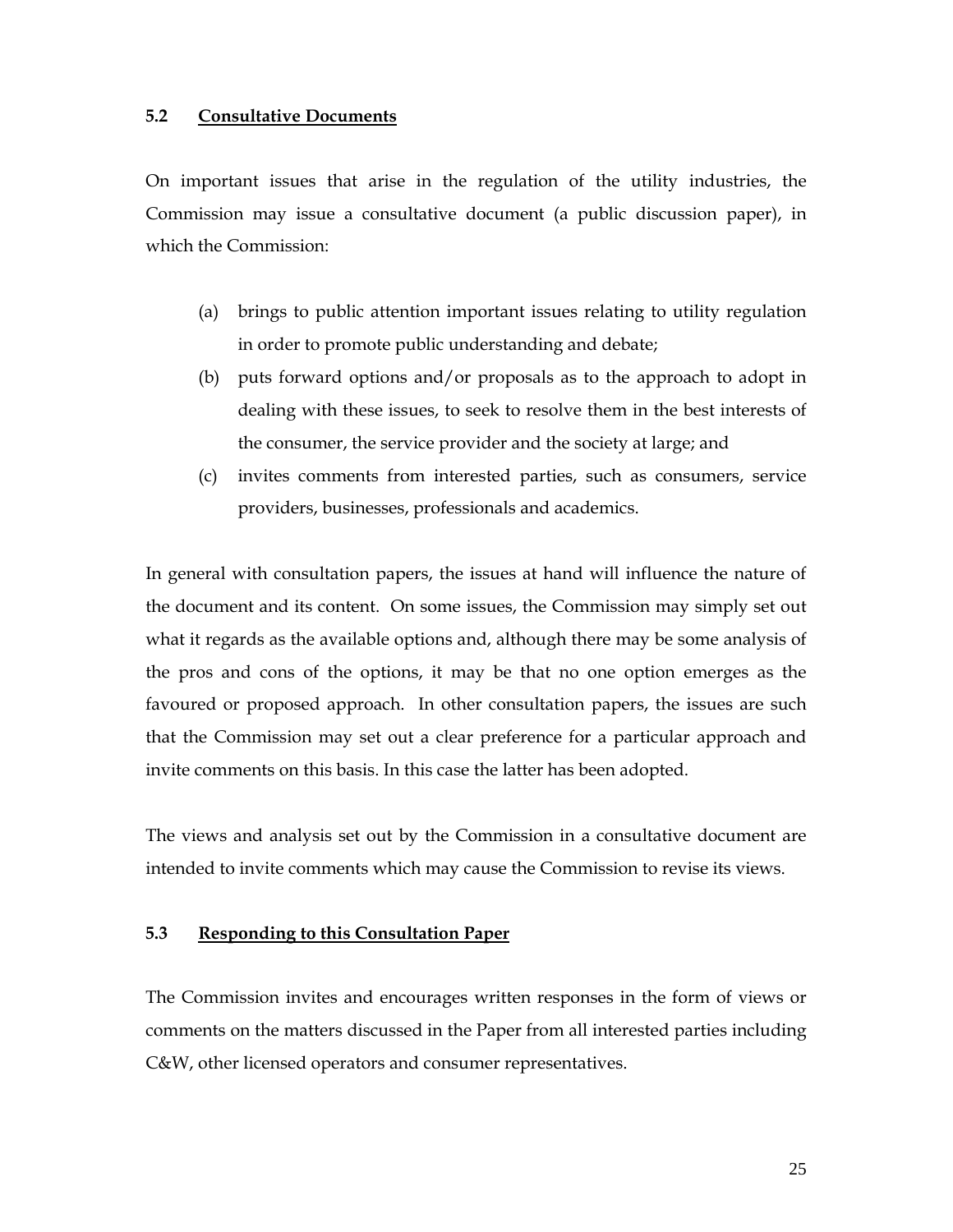The Consultation period will begin on **October 29th** and end on **November 28th at 4.00 p.m**. All written submissions should be submitted by this deadline. The Commission is under no obligation to consider comments received after 4:00 p.m. on **November 28, 2008.**

Copies of this Consultation Paper can be collected between the hours of 9.00 a.m. to 4.00p.m, Mondays to Fridays during the consultation period, from the Commission's offices at the following address:

> Fair Trading Commission Good Hope Green Hill St. Michael BARBADOS

The Consultation Paper can also be downloaded from the Commission's website at http://www.ftc.gov.bb

Respondents to the Consultation may submit responses in electronic format to: info@ftc.gov.bb. The Commission would prefer that email responses be prepared as Word documents and attached to an email cover letter .

Responses can be faxed to the Commission using fax number (246) 424-0300. Mailed or hand delivered responses should be addressed to the Chief Executive Officer at the above mailing address.

#### **5.4 Confidentiality**

The Commission is of the view that this consultation is largely of a general nature. The Commission expects to receive views from a wide cross section of stakeholders and believes that views and comments received should be shared as widely as possible with all respondents.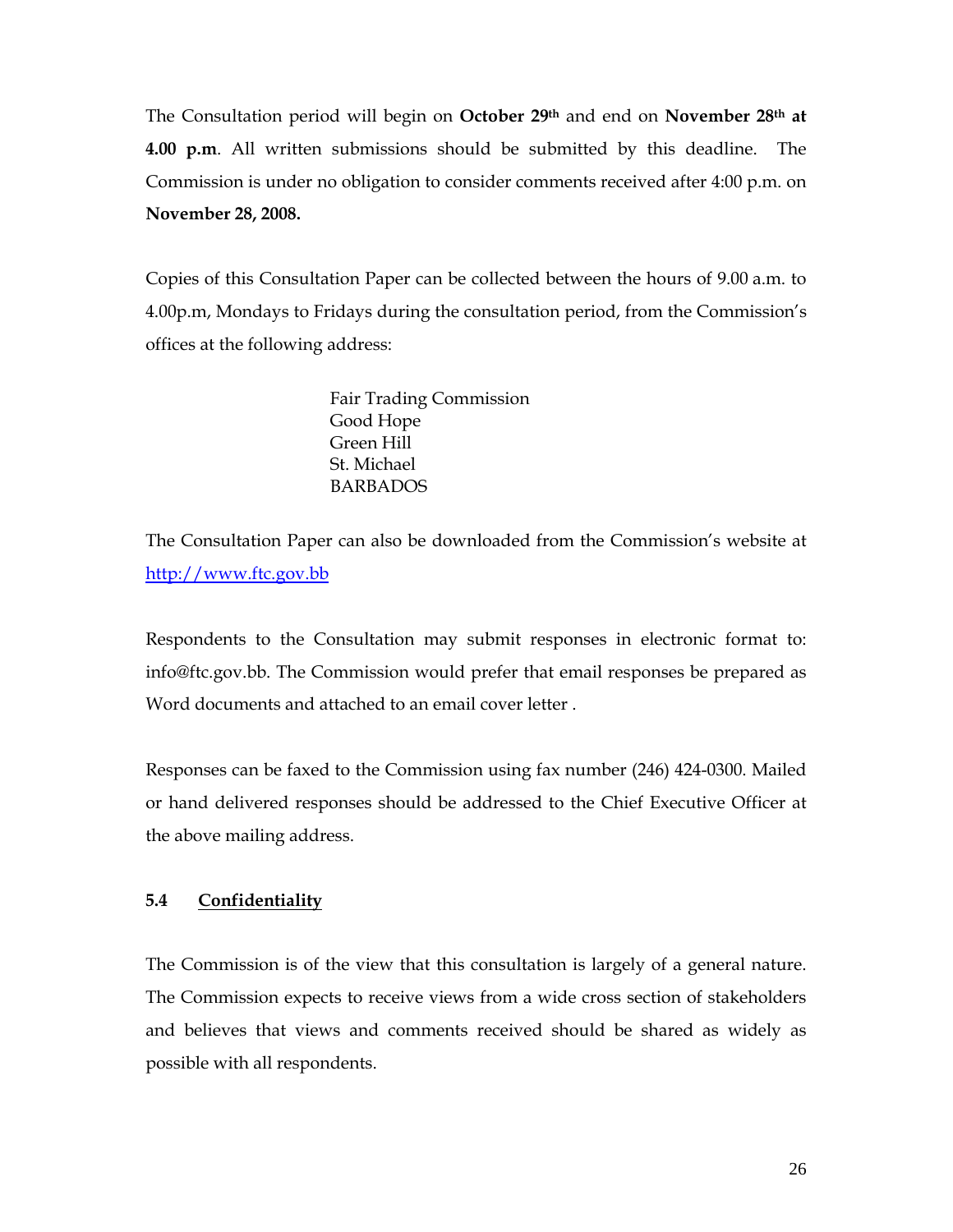**Respondents should therefore ensure that they indicate clearly to the Commission any response or part of a response that they consider contains confidential or proprietary information.** 

#### **5.5 Analysis of Responses**

The Commission expects, in most consultations, to receive a range of conflicting views. In such circumstances, it would be impossible for the Commission to agree with all respondents. Through its documents the Commission will seek to explain the basis for its judgments and where it deems appropriate give the reasons why it agrees with certain opinions and disagrees with others. Sometimes analysis of new evidence presented to the Commission will cause it to modify its view. In the interests of transparency and accountability, the reasons for such modifications will be set out and, where the Commission disagrees with major responses or points that were commonly made, it will in most circumstances, explain why.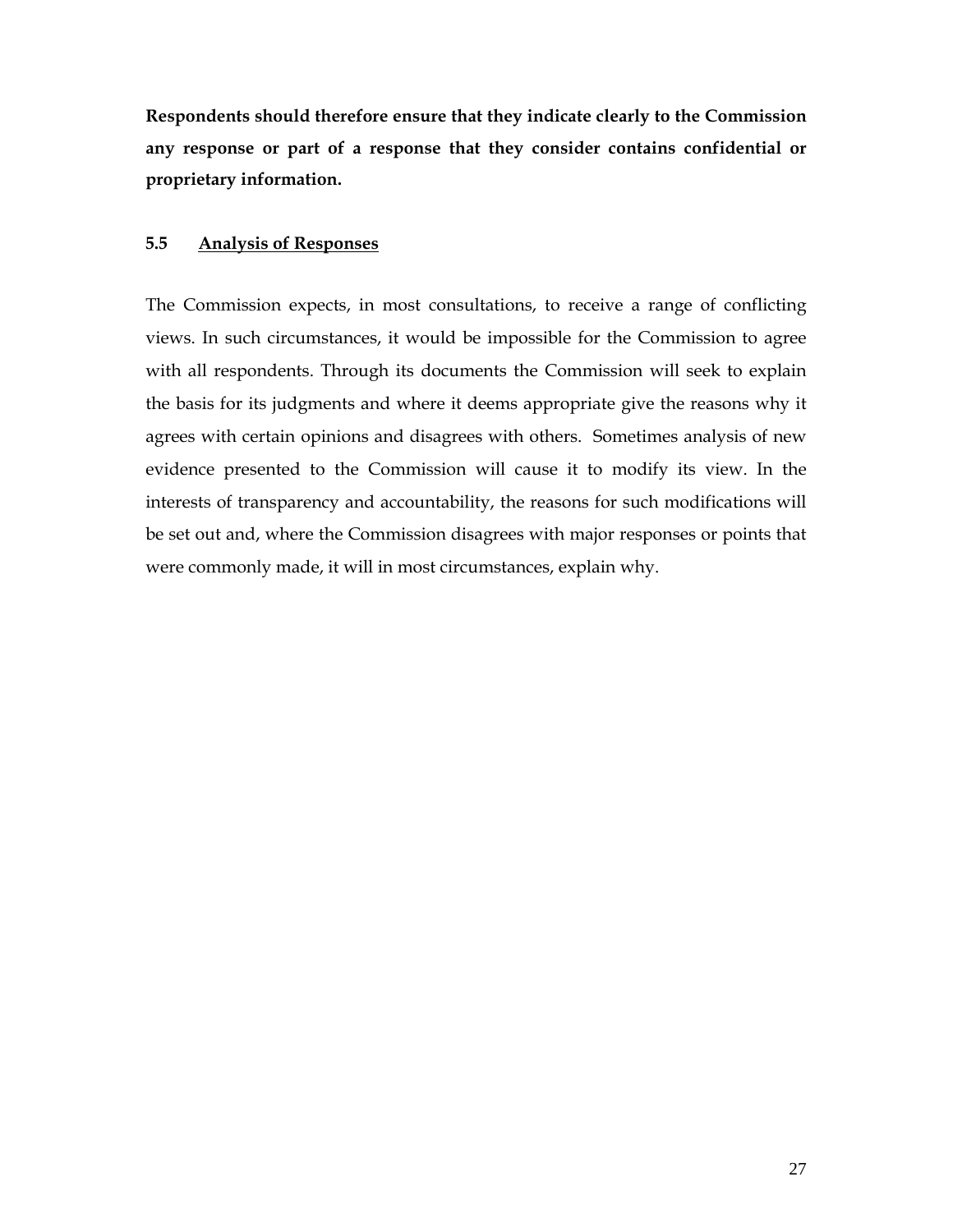## **Schedules**

#### **Schedule 1: Details on Service Baskets**

#### **LIST OF SERVICES**

| <b>Basket</b> | <b>Price Cap Service Name</b>       | <b>Detailed Description</b>                | Rate<br><b>Element</b> |
|---------------|-------------------------------------|--------------------------------------------|------------------------|
| 1             | Residential fixed-line access       | Residence Exchange Line                    | MRC                    |
| 1             | Residential fixed line installation | Installation                               | <b>NRC</b>             |
| 2             | Non-residential fixed-line access   | Business Exch. Line                        | MRC<br><b>NRC</b>      |
| 2             | Non-residential fixed-line access   | Business Exch. Only                        | MRC<br><b>NRC</b>      |
| 2             | Non-residential fixed-line access   | Business Exch. Stepping                    | MRC<br><b>NRC</b>      |
| 2             | Non-residential fixed-line access   | DEL Line (Direct Exchange Line)            | MRC                    |
| 2             | Non-residential fixed-line access   | DEL Line (Direct Exchange Line) (Business) | <b>NRC</b><br>MRC      |
| 2             | Non-residential fixed-line access   | Business Automatic Universal Line          | <b>NRC</b><br>MRC      |
| 2             | Non-residential fixed-line access   | 112 Emergency Lines                        | <b>NRC</b><br>MRC      |
| 2             | Non-residential fixed-line access   | <b>Smart Ring Line Only-Business</b>       | <b>NRC</b><br>MRC      |
| 2             | Non-residential fixed-line access   | Smart Ring Line Only-Residence             | <b>NRC</b><br>MRC      |
| 2             | Non-residential fixed-line access   | 800 Service Line                           | <b>NRC</b><br>MRC      |
| 2             | Non-residential fixed-line access   | 800 Service Pilot                          | <b>NRC</b><br>MRC      |
| 2             | Non-residential fixed-line access   | 800 Service Stepping                       | <b>NRC</b><br>MRC      |
| 2             | Non-residential fixed-line access   | Charity Exchange Line                      | <b>NRC</b><br>MRC      |
| 2             | Non-residential fixed-line access   | Directory Number Hunt Exchange Line        | <b>NRC</b><br>MRC      |
| 2             | Non-residential fixed-line access   | Direct Inward Dialing Channel via T1       | <b>NRC</b><br>MRC      |
| 2             | Non-residential fixed-line access   | Voice Channel Stepping via T1              | <b>NRC</b><br>MRC      |
| 2             | Non-residential fixed-line access   | Voice Channel via T1                       | <b>NRC</b><br>MRC      |
| 2             | Non-residential fixed-line access   | Line Residence Exchange (Installation)     | NRC<br>NRC             |
| 2             | Non-residential fixed-line access   | Line Residence Stepping (Installation)     | NRC                    |
|               |                                     |                                            |                        |
| 2             | Non-residential fixed-line access   | Public Pay Station (Sub-owned)             | MRC                    |
| 2             | Non-residential fixed-line access   | <b>Business Extension</b>                  | MRC                    |
| 2<br>2        | Non-residential fixed-line access   | Direct Exchange Line Company               | NRC<br>MRC             |
|               | Non-residential fixed-line access   | Facsimile Line                             | MRC                    |
|               |                                     |                                            | <b>NRC</b>             |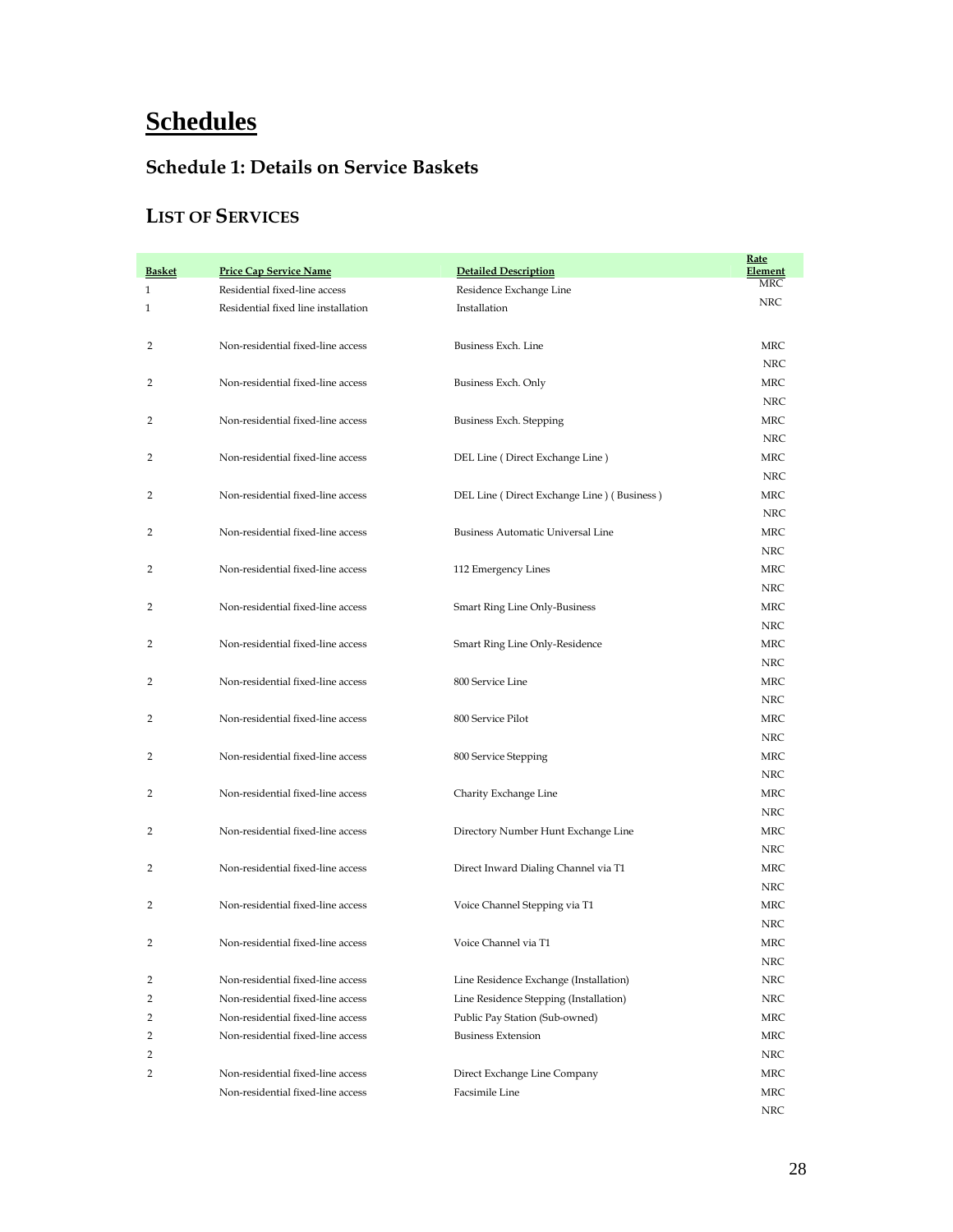| <b>Basket</b> | <b>Price Cap Service Name</b>           | <b>Detailed Description</b>                   | <u>Rate</u><br>Element |
|---------------|-----------------------------------------|-----------------------------------------------|------------------------|
| 2             | Non-residential fixed-line access       | Facsimile Line Stepping                       | MRC                    |
| 2             |                                         |                                               | <b>NRC</b>             |
|               | Non-residential fixed-line access       | Change Number Advisory (Business)             | MRC                    |
| 2             |                                         | Change Number Advisory (Business)             | <b>NRC</b>             |
|               | Non-residential fixed-line access       | Change Number Advisory (Residence)            | MRC                    |
| 2             |                                         | Change Number Advisory (Residence)            | <b>NRC</b>             |
|               | Non-residential fixed-line access       | <b>Additional Directory Listing</b>           | MRC                    |
| 2             | Non-residential fixed-line access       | Change of Address                             | MRC                    |
|               |                                         |                                               | <b>NRC</b>             |
| 2             | Non-residential fixed-line access       | Unlisted Number                               | <b>MRC</b>             |
| 2             | Non-residential fixed-line access       | Fixed Call forwarding (Business)              | MRC                    |
| 2             |                                         |                                               | <b>NRC</b>             |
|               | Non-residential fixed-line access       | Fixed Call forwarding (Residence)             | MRC                    |
| 2             |                                         |                                               | <b>NRC</b>             |
| 2             | Non-residential fixed-line access       | Change Unlisted to Listed                     | <b>NRC</b>             |
| 2             | Non-residential fixed-line access       | Callback Service Overseas per Line            | MRC                    |
|               |                                         |                                               | <b>NRC</b>             |
| 2             | Non-residential fixed-line access       | Debar Overseas Calls per Line                 | MRC                    |
| 2             | Value Added Service                     | Cancel Call Waiting                           | <b>NRC</b>             |
| 2             | Non-residential fixed-line access       | <b>Tracing Nuisance Calls</b>                 | NRC                    |
| 2             | Non-residential fixed line installation | Other Telecoms -Reconnection                  | <b>NRC</b>             |
| 2             | Non-residential fixed line installation | Temporary Disconnection                       | <b>MRC</b>             |
| 2             | Domestic payphone                       | Coin Phone Calls                              | Per minute             |
| 2             |                                         |                                               |                        |
| 2             | Domestic payphone                       | Pay and Card Phones Calls                     | Per minute             |
| 2             | Value Added Services                    | Micro Telemax (Business)                      | MRC                    |
|               |                                         |                                               | NRC                    |
| 2             | Value Added Services                    | Micro Telemax (Residence)                     | MRC                    |
|               |                                         |                                               | <b>NRC</b>             |
|               | Value Added Services                    | Call Name, Number (Business)                  | MRC                    |
| 2             |                                         |                                               | <b>NRC</b>             |
|               |                                         |                                               |                        |
| 2             | Value Added Services                    | Call Name, Number (Residence)                 | MRC                    |
|               |                                         |                                               | NRC                    |
|               | Value Added Services                    | Magic Touch Silver Max (Business/Residence)   | MRC                    |
|               |                                         |                                               | <b>NRC</b>             |
| 2             | Value Added Services                    | Magic Touch Platinum Max (Business/Residence) | MRC                    |
| 2             |                                         |                                               | NRC                    |
| 2             | Value Added Services                    | Magic Touch Gold Max (Business/Residence)     | MRC                    |
| 2             |                                         |                                               | NRC                    |
| 2             | Value Added Services                    | Anonymous Call Rejection (Business)           | MRC                    |
| 2             |                                         |                                               | <b>NRC</b>             |
| 2             | Value Added Services                    | Anonymous Call Rejection (Residence)          | <b>MRC</b>             |
| 2             |                                         |                                               | NRC                    |
| 2             | Value Added Services                    | Distinctive Ring Call Waiting (Business)      | MRC                    |
| 2             |                                         |                                               | NRC                    |
| 2             | Value Added Services                    | Distinctive Ring Call Waiting (Residential)   | MRC                    |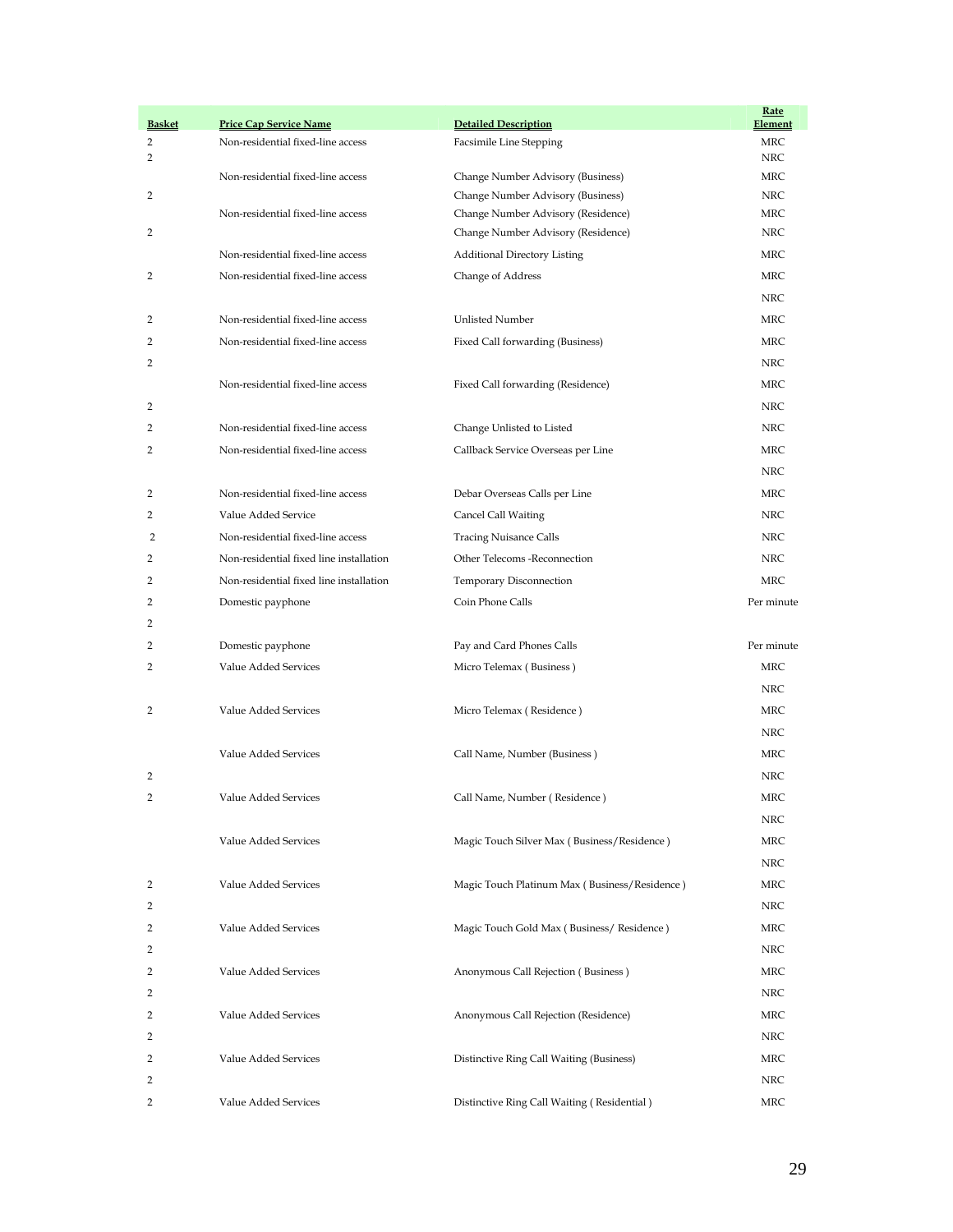| <b>Basket</b> | <b>Price Cap Service Name</b> | <b>Detailed Description</b>                  | <u>Rate</u><br>Element |
|---------------|-------------------------------|----------------------------------------------|------------------------|
| 2             |                               |                                              | NRC                    |
| 2             | Value Added Services          | Selective Call Acceptance (Business)         | MRC                    |
| 2             | Value added services          |                                              | <b>NRC</b>             |
| 2             | Value Added Services          | Selective Call Acceptance (Residence)        | MRC                    |
|               |                               |                                              | <b>NRC</b>             |
| 2             | Value Added Services          | Selective Call Rejection (Business)          | MRC                    |
|               |                               |                                              | NRC                    |
| 2             | Value Added Services          | Selective Call Rejection (Residence)         | MRC                    |
|               |                               |                                              | <b>NRC</b>             |
| 2             | Value Added Services          | Auto Busy Call Back (Business)               | MRC                    |
| 2             | Value Added Services          | Auto Busy Call Back (Residence)              | MRC                    |
|               |                               |                                              | <b>NRC</b>             |
| 2             | Value Added Services          | Auto Recall (Business)                       | MRC                    |
|               |                               |                                              | <b>NRC</b>             |
| 2             | Value Added Services          | Auto Recall (Residence)                      | <b>MRC</b>             |
|               |                               |                                              | <b>NRC</b>             |
| 2             | Value Added Services          | Selective Call Forwarding (Business)         | MRC                    |
|               |                               |                                              | <b>NRC</b>             |
| 2             | Value Added Services          | Selective Call Forwarding (Residential)      | MRC                    |
|               |                               |                                              | <b>NRC</b>             |
| 2             | Value Added Services          | Vanity Name (Business)                       | <b>MRC</b>             |
|               |                               |                                              | <b>NRC</b>             |
| 2             | Value Added Services          | Vanity Name (Residential)                    | MRC                    |
|               |                               |                                              | NRC                    |
| 2             | Value Added Services          | Call Wait, Forward, 3way, Speed, 3Smart Ring | MRC                    |
|               |                               |                                              | NRC                    |
| 2             | Value Added Services          | Call Wait, Forward, 3way, Speed, 2Smart Ring | MRC                    |
|               |                               |                                              | <b>NRC</b>             |
| 2             | Value Added Services          | Call Wait, Forward, 3way, Speed, 1Smart Ring | MRC                    |
|               |                               |                                              | <b>NRC</b>             |
| 2             | Value Added Services          | Call Wait, Forward, 3-Way, 3 Smart Ring      | MRC<br>NRC             |
| 2             | Value Added Services          | Call Wait, Forward, 3-Way, 2 smart Ring      | MRC                    |
|               |                               |                                              | NRC                    |
| 2             | Value Added Services          | Call Wait, Speed Call, 1 Smart Ring          | MRC                    |
|               |                               |                                              | NRC                    |
| 2             | Value Added Services          | Call Wait, Forward, 3 Smart Ring             | MRC                    |
|               |                               |                                              | NRC                    |
| 2             | Value Added Services          | Call Wait, Forward, 2 Smart Ring             | MRC                    |
| 2             |                               |                                              | NRC                    |
| 2             | Value Added Services          | Call Wait, Forward 1 smart Ring              | MRC                    |
| 2             |                               |                                              | NRC                    |
|               | Value Added Services          | Call Wait, 3-Way, 3 Smart Ring               | MRC                    |
| 2             |                               |                                              | NRC                    |
|               | Value Added Services          | Call Wait, 3-Way, 2 Smart Ring               | MRC                    |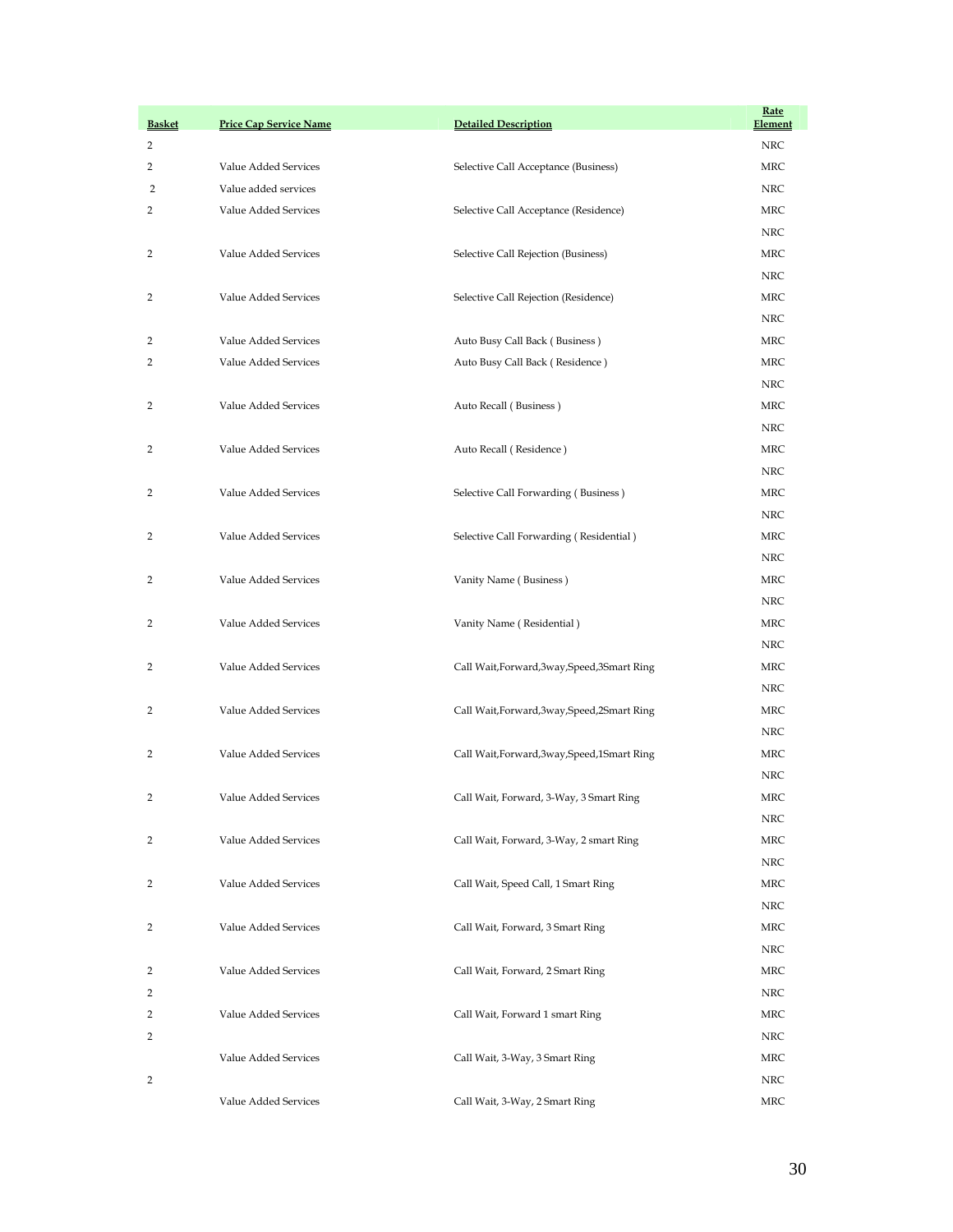| <b>Basket</b> | <b>Price Cap Service Name</b> | <b>Detailed Description</b>           | <u>Rate</u><br>Element |
|---------------|-------------------------------|---------------------------------------|------------------------|
| 2             |                               |                                       | NRC                    |
| 2             | Value Added Services          | Call Wait, 3-Way, 1 Smart Ring        | MRC                    |
| 2             |                               |                                       | <b>NRC</b>             |
| 2             | Value Added Services          | Call Forward, 1 Smart Ring            | MRC                    |
| 2             |                               |                                       | <b>NRC</b>             |
| 2             | Value Added Services          | 3-Way Calling, 1 Smart Ring           | MRC                    |
|               |                               |                                       | <b>NRC</b>             |
| 2             | Value Added Services          | Call Wait, 3 Smart Ring               | MRC                    |
|               |                               |                                       | <b>NRC</b>             |
| 2             | Value Added Services          | Call Wait, 2 Smart Ring               | MRC                    |
|               |                               |                                       |                        |
| 2             | Value Added Services          | Call Wait, 1 Smart Ring               | MRC                    |
|               |                               |                                       | <b>NRC</b>             |
| 2             | Value Added Services          | Smart Ring 3                          | MRC                    |
|               |                               |                                       | <b>NRC</b>             |
| 2             | Value Added Services          | Smart Ring 2                          | MRC                    |
|               |                               |                                       | <b>NRC</b>             |
| 2             | Value Added Services          | <b>Smart Ring</b>                     | MRC                    |
|               |                               |                                       | <b>NRC</b>             |
| 2             | Value Added Services          | Call Wait, Forward, 3-Way, Speed Call | MRC                    |
|               |                               |                                       | <b>NRC</b>             |
| 2             | Value Added Services          | Call Wait, Call Forwarding            | MRC                    |
|               |                               |                                       | <b>NRC</b>             |
| 2             | Value Added Services          | Call Wait, Speed Calling              | MRC                    |
|               |                               |                                       | <b>NRC</b>             |
| 2             | Value Added Services          | Speed Call, 2 Smart Ring              | MRC                    |
|               |                               |                                       | <b>NRC</b>             |
| 2             | Value Added Services          | Speed Call                            | MRC                    |
|               |                               |                                       | <b>NRC</b>             |
| 2             | Value Added Services          | 3-Way Calling                         | MRC                    |
| 2             | Value Added Services          | Call Forward                          | <b>NRC</b><br>MRC      |
|               |                               |                                       | <b>NRC</b>             |
| 2             | Value Added Services          | Call Waiting                          | MRC                    |
|               |                               |                                       | <b>NRC</b>             |
| 2             | Value Added Services          | Speed Call, 2 Smart Ring              | MRC                    |
|               |                               |                                       | <b>NRC</b>             |
| 2             | Value Added Services          | Call Wait, 3-Way Calling              | MRC                    |
|               |                               |                                       | <b>NRC</b>             |
| 2             |                               |                                       | NRC                    |
|               | Value Added Services          | SmartChoice Plan A                    | MRC                    |
| 2             |                               |                                       | NRC                    |
|               | Value Added Services          | SmartChoice Plan B                    | MRC                    |
| 2             |                               |                                       | <b>NRC</b>             |
|               | Value Added Services          | SmartChoice Plan C                    | MRC                    |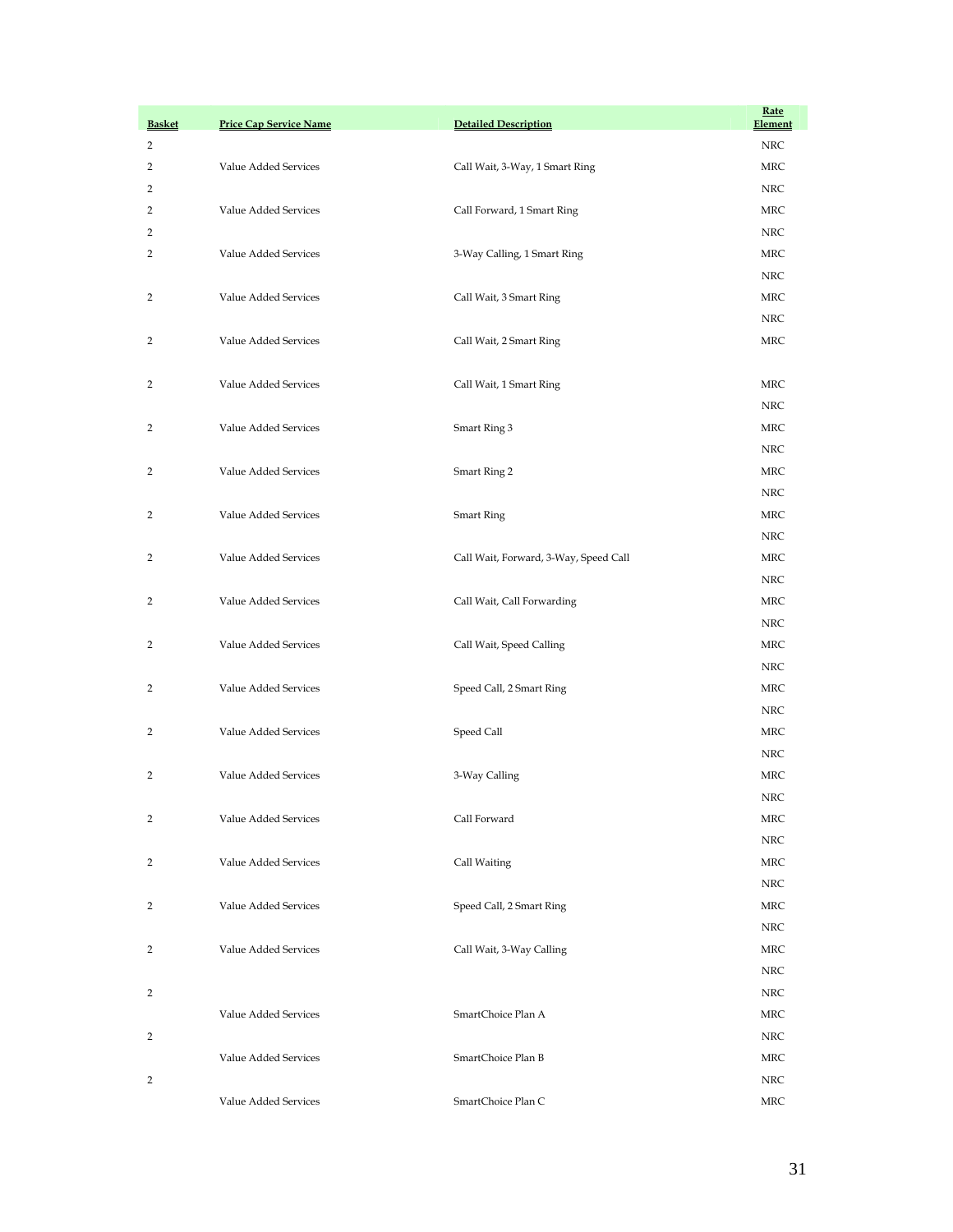| <b>Basket</b> | <b>Price Cap Service Name</b>    | <b>Detailed Description</b>                                  | Rate<br>Element |
|---------------|----------------------------------|--------------------------------------------------------------|-----------------|
| 2             |                                  |                                                              |                 |
| 2             | Voicemail                        | Customer Mail Box                                            |                 |
| 2             | Voicemail                        | Voice Mail, Call Forward Don't Answer (CFDA), With<br>Number |                 |
| 2             | Voicemail                        | Voicemail Express Message (Residence)                        |                 |
| 2             | Voicemail                        | Voicemail Access Directory Number                            |                 |
| 2             | Voicemail                        | Voice Call Forward Busy                                      |                 |
| 2             | Voicemail                        | Voice Menu                                                   |                 |
| 2             | Voicemail                        | Voice Announcement                                           |                 |
| 2             | Voicemail                        | Voice Call Forwarding Don't Answer                           |                 |
| 2             | Domestic private leased circuits | National Leased Circuit                                      |                 |
| 2             | Domestic private leased circuits | All Private Wire                                             |                 |

| <b>Basket</b> | <b>Price Cap Service Name</b> | <b>Detailed Description</b>                                 | Rate<br>Element                                                                                  |
|---------------|-------------------------------|-------------------------------------------------------------|--------------------------------------------------------------------------------------------------|
|               |                               | Residential Fixed Line International Direct Dial (IDD) Call |                                                                                                  |
| 3             | Fixed outgoing international  | Revenue                                                     | Day                                                                                              |
|               |                               |                                                             | Evening                                                                                          |
|               |                               |                                                             | Weekend                                                                                          |
| 3             | Fixed outgoing international  | Inmarsat                                                    | Day                                                                                              |
|               |                               |                                                             | Evening                                                                                          |
|               |                               |                                                             | Weekend                                                                                          |
| 3             | Fixed outgoing international  | IDD 1010335                                                 | Day                                                                                              |
|               |                               |                                                             | Evening                                                                                          |
|               |                               |                                                             | Weekend                                                                                          |
| 3             | Fixed outgoing international  | International Direct Dial (IDD) Credit Card                 | Set-up<br>3 Minute<br>Min.<br>Add.<br>Min.,Day<br>Add.<br>Min., Evening<br>Add. Min.,<br>Weekend |
| 3             | Fixed outgoing international  | International Prepaid Card                                  |                                                                                                  |
| 3             |                               | Payphone International-Standard Rates                       |                                                                                                  |
| 3             |                               | <b>IDD Smart Choice Residence Discount</b>                  |                                                                                                  |
| 3             |                               | IDD Talkaway discounts                                      |                                                                                                  |
| 3             |                               | Call Centre IDD                                             |                                                                                                  |
| 3             |                               | International 1-800                                         |                                                                                                  |
| 3             |                               | Corporate Choice                                            |                                                                                                  |
| 3             |                               | PSTN International Station to Station & Person to Person    |                                                                                                  |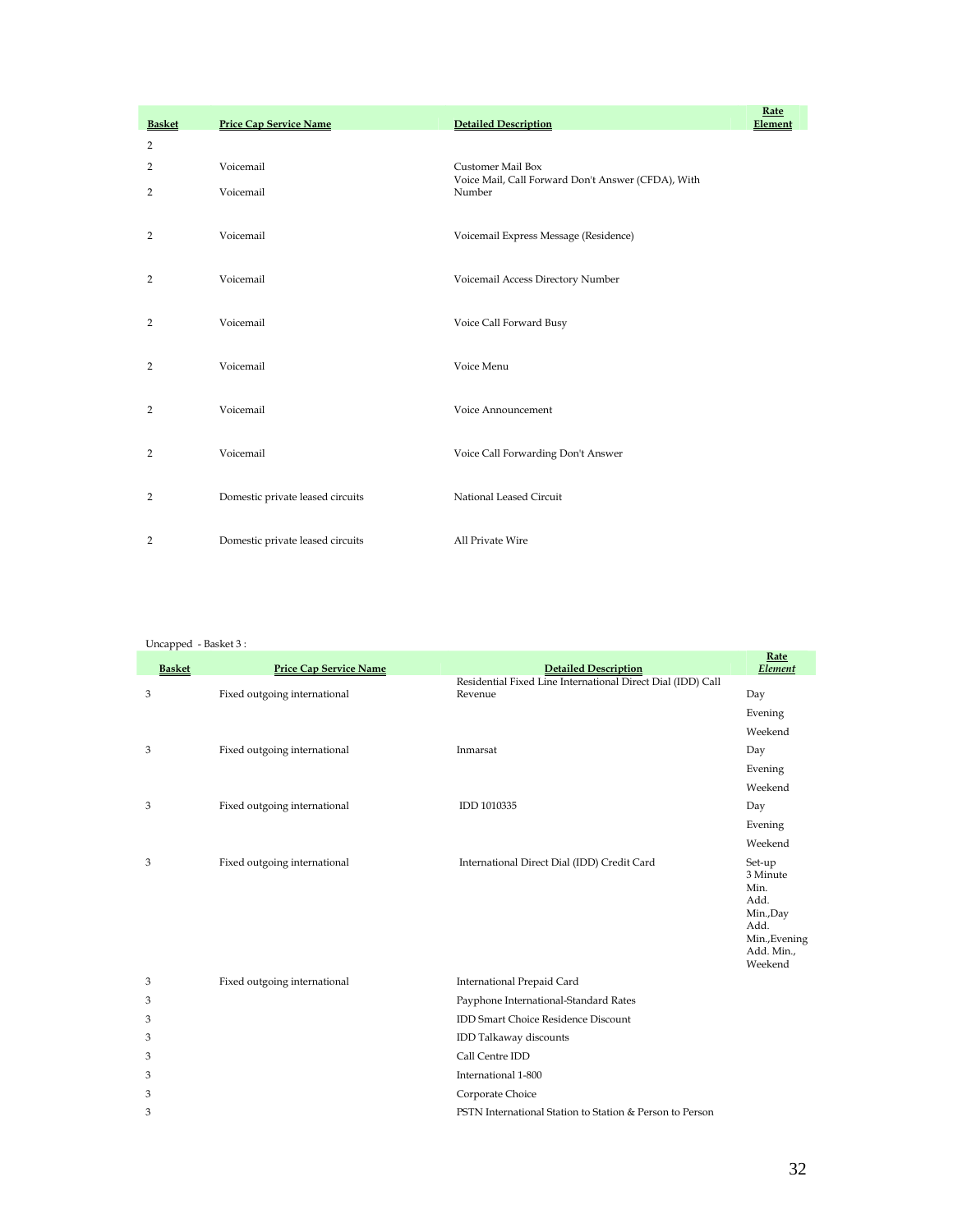| <b>Basket</b> | <b>Price Cap Service Name</b>                              | <b>Detailed Description</b>              |
|---------------|------------------------------------------------------------|------------------------------------------|
|               | International Private Leased Lines                         | International Private Leased Circuits    |
| 3             | Operator Assistance-Domestic Voice<br>Calling              | Operator Service                         |
| 3             | <b>Emergency-Domestic Voice Calling</b>                    | <b>Emergency Service</b>                 |
|               |                                                            |                                          |
|               |                                                            |                                          |
| 3             | Business internal voice network service                    | Comnet Band 1                            |
| 3             | Business internal voice network service                    | Comnet Band 2                            |
| 3             | Business internal voice network service                    | Comnet Band 3                            |
| 3             | Business internal voice network service                    | Comnet Band 4                            |
| 3             | Business internal voice network service                    | Line - Comnet Band 1 Stepping            |
| 3             | Business internal voice network service                    | Line - Comnet Band 2 Stepping            |
| 3             | Business internal voice network service                    | Line - Comnet Band 3 Stepping            |
| 3             | Business internal voice network service                    | Line - Comnet Band 4 Stepping            |
| 3             | Business internal voice network service                    | Centrex                                  |
| 3             | Business internal voice network service                    | Pabx Trunk Line via T1                   |
| 3             | Business internal voice network service                    | Pabx Ext - Via T1                        |
| 3             | Business internal voice network service                    | <b>DID PABX Ext</b>                      |
| 3             | Business internal voice network service                    | Line - Key System Stepping via T1        |
| 3             | Business internal voice network service                    | Sub-Owned Trunk Lines                    |
| 3             | Business internal voice network service                    | Pabx Trunk Line                          |
| 3             | Business internal voice network service                    | Direct Inward Dialling Trunk (PBX)       |
| 3             | Business internal voice network service                    | Business Exchange Line Conn to Pabx      |
| 3             | Non-residential fixed-line access                          | <b>Install Authorisation Code</b>        |
| 3             | Non-residential and residential fixed line<br>installation | PBX/Key Systems Line Installation        |
|               |                                                            |                                          |
| 3             | Fixed outgoing international                               | <b>International Operator Assistance</b> |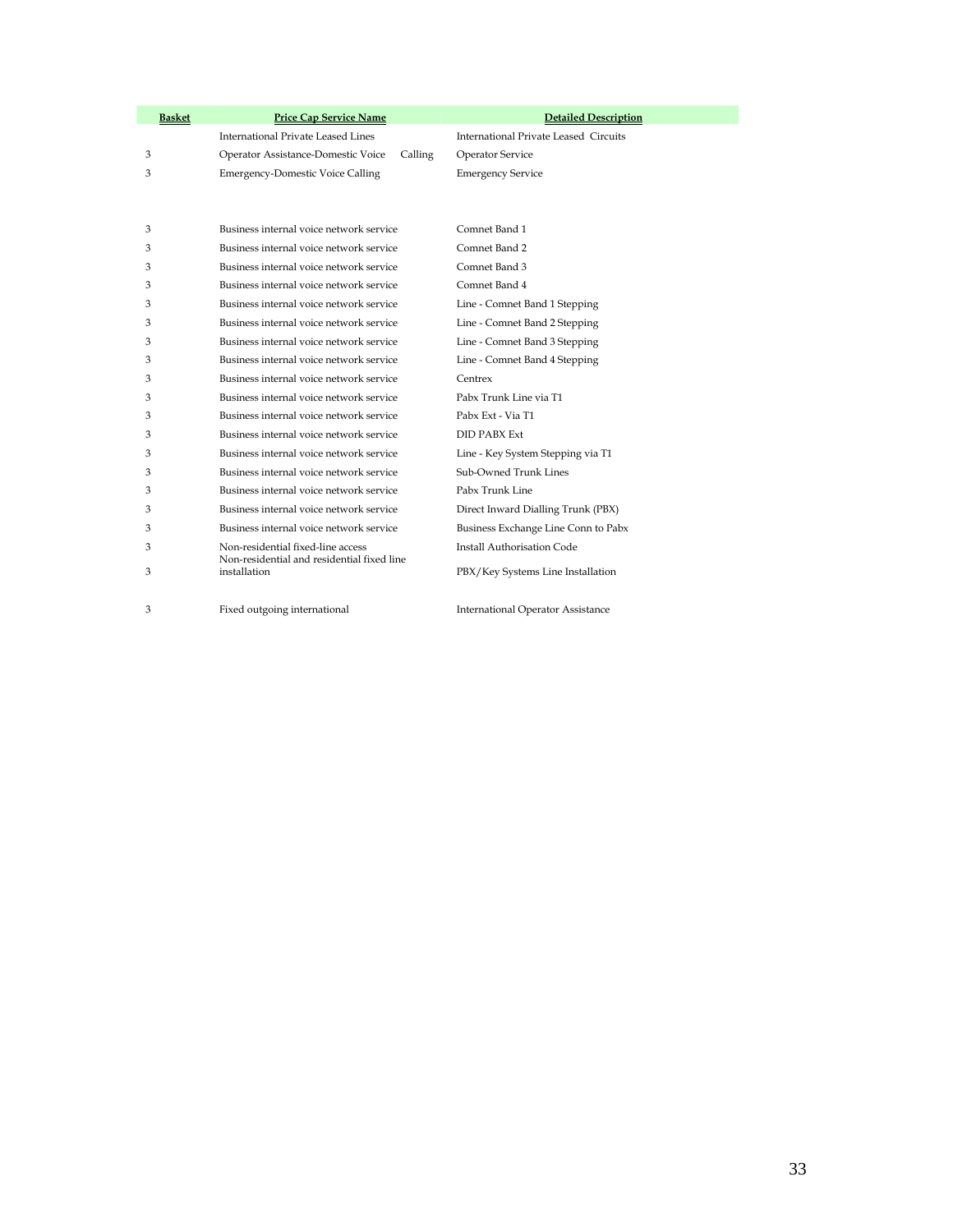#### **Schedule 2: Main Business & Disaggregated Service Categories**

Fixed Access – Non residential Fixed Access - Residential Fixed Network - Residential Domestic Voice Fixed Cellular Value Added Services Leased circuits Fixed International Outgoing Calls Fixed International Incoming Calls Directory Enquiries (DQ) Total Non- Regulated Services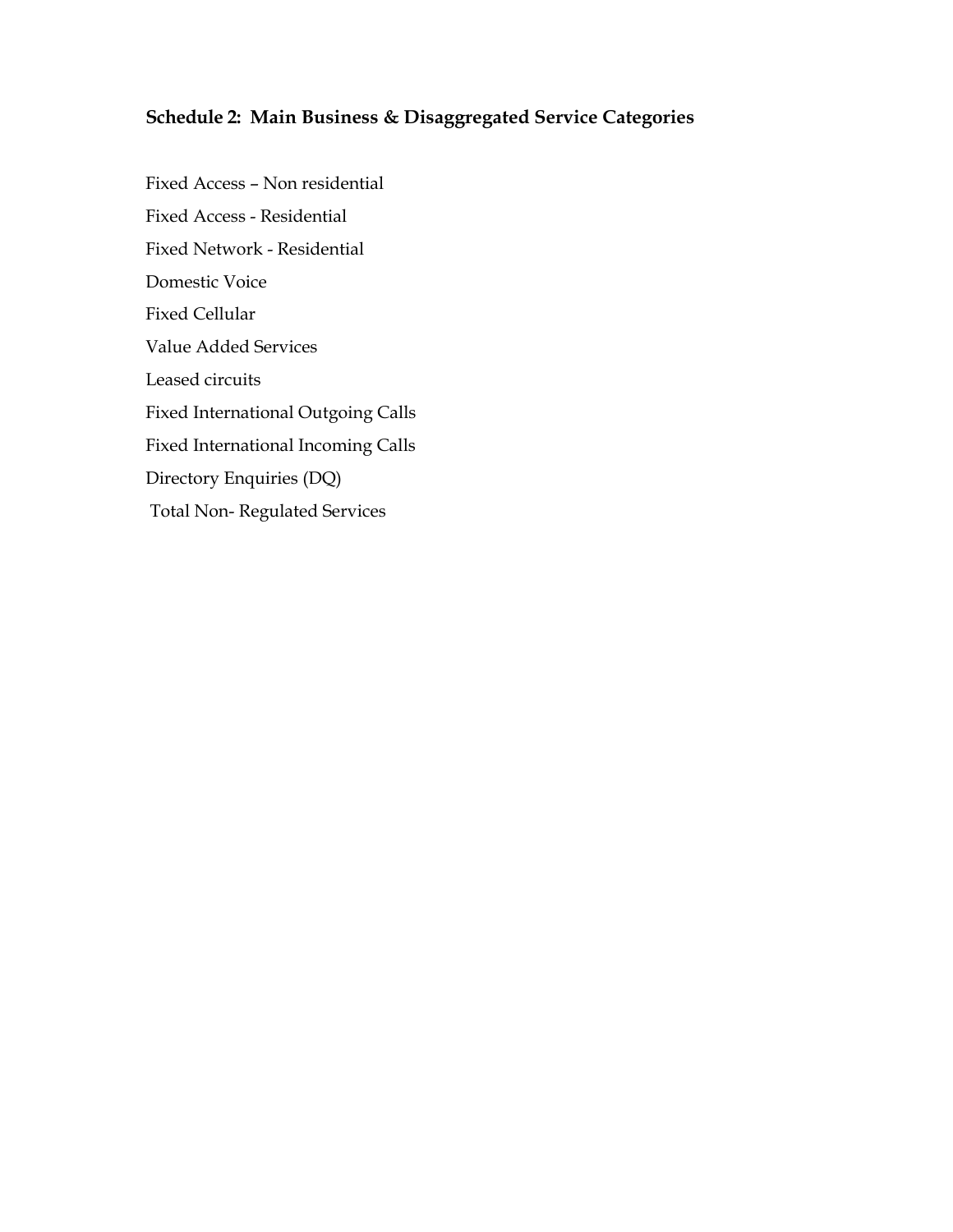**Schedule 3: Statement of Profit & Loss for Year Ended ……………….** 

| <b>Business/Service Category Notes</b>                                                                                                                                                                                               | <b>Current Year</b> | <b>Previous Year*</b> |
|--------------------------------------------------------------------------------------------------------------------------------------------------------------------------------------------------------------------------------------|---------------------|-----------------------|
| Revenue<br>Transfer charges to other C&W business                                                                                                                                                                                    |                     |                       |
| From other operators<br><b>Other Revenue</b>                                                                                                                                                                                         |                     |                       |
| <b>Total Revenue</b><br><u> 1989 - Johann Stoff, deutscher Stoffen und der Stoffen und der Stoffen und der Stoffen und der Stoffen und der</u>                                                                                       |                     |                       |
| Less: Outpayments                                                                                                                                                                                                                    |                     |                       |
| Less: Cost of Sales<br>Less: Government Royalty                                                                                                                                                                                      |                     |                       |
| <b>Net Revenue</b>                                                                                                                                                                                                                   |                     |                       |
| <b>Operating Costs</b><br>Transfer charges to other C&W business<br>Payments to other operators<br>Other operating expenditure<br>Depreciation -Retail assets<br>Depreciation - Network assets<br>Total operating costs<br>Overheads |                     |                       |
| <b>Total Costs</b>                                                                                                                                                                                                                   |                     |                       |
| <b>Profit (Loss) by Service</b>                                                                                                                                                                                                      |                     |                       |
| <b>Mean Capital Employed (Mce)</b>                                                                                                                                                                                                   |                     |                       |
| Return on Mean Capital Employed (Romce)                                                                                                                                                                                              |                     |                       |

**\* Previous year information should be presented wherever possible**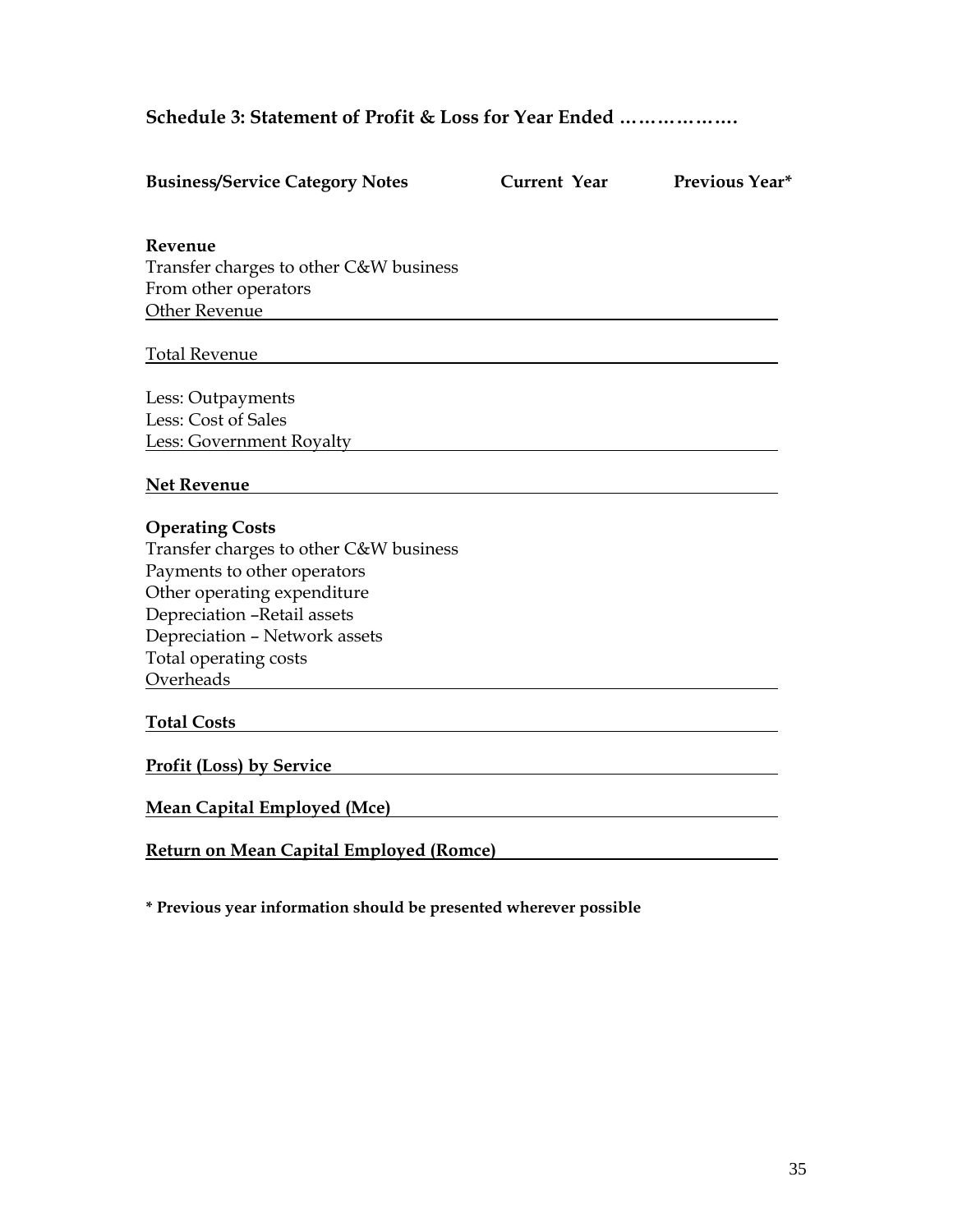**Schedule 4: Statement of Mean Capital Employed for year ended……………** 

| <b>Business/Service Category Notes</b> | Current Year | Previous Year* |
|----------------------------------------|--------------|----------------|
| <b>Fixed assets</b>                    |              |                |
| Tangible fixed assets                  |              |                |
| Intangible fixed assets                |              |                |
| <b>Total Fixed Assets</b>              | X            | X              |
| <b>Current assets</b>                  |              |                |
| <b>Stocks</b>                          |              |                |
| Debtors                                |              |                |
| Cash at bank & in hand                 |              |                |
| <b>Total current Assets</b>            | X            | X              |
| Creditors                              |              |                |
| Other liabilities & charges            | (X)          | (X)            |
| <b>Mean Capital Employed</b>           | X            | X              |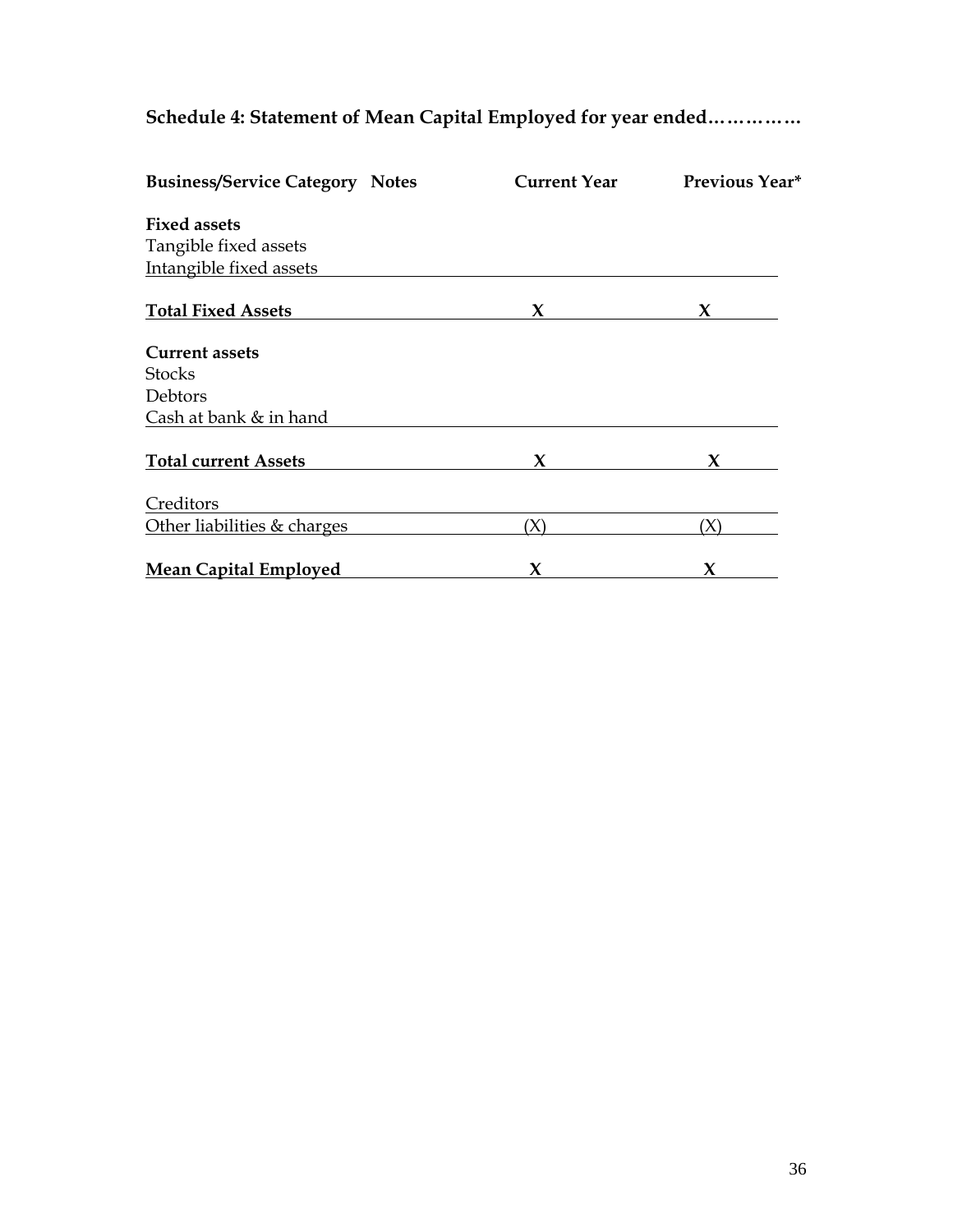## **Schedule 5: Reconciliation – Statement of Profit & Loss for year ended……**

|                                                                                        | Revenue | <b>Operating Costs</b> | Return<br>$\frac{0}{0}$ |
|----------------------------------------------------------------------------------------|---------|------------------------|-------------------------|
| <b>Main Business Service Baskets</b><br>Residential fixed line access and installation |         |                        |                         |
| Domestic voice telecommunications services                                             |         |                        |                         |
| International telecommunications services and                                          |         |                        |                         |
| other retail telecommunications services                                               |         |                        |                         |
| <b>Total Regulatory Accounts</b>                                                       | X       | X                      | X                       |
| Reconciling items & Adjustments<br>66<br>66<br>66                                      |         |                        |                         |
|                                                                                        | X       | X                      |                         |
| Total Non-regulated services                                                           | X       | X                      |                         |
| As in the Annual Report $&$ Statutory Accounts $X$                                     |         |                        |                         |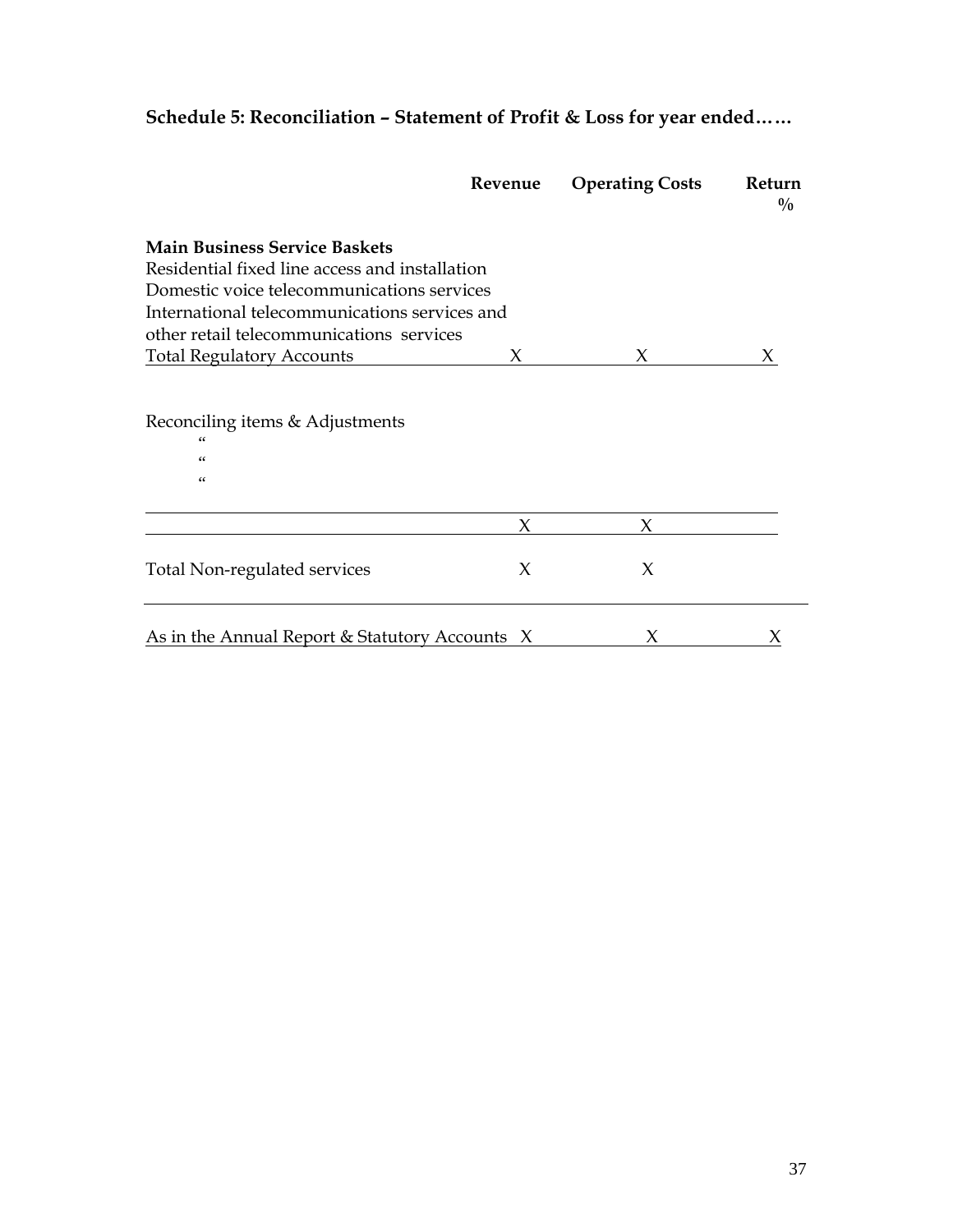**Schedule 6: Reconciliation – Statement of Mean Capital Employed for year ended….**

|                                                                                           | <b>Current Year</b> | <b>Previous Year</b> |
|-------------------------------------------------------------------------------------------|---------------------|----------------------|
|                                                                                           |                     |                      |
| <b>Mean Capital Employed of the Businesses</b>                                            |                     |                      |
| Residential fixed line access and installation                                            |                     |                      |
| Domestic voice telecommunications services                                                |                     |                      |
| International telecommunications services and<br>other retail telecommunications services |                     |                      |
| <b>Total Regulatory Account</b>                                                           | X                   | X                    |
| Reconciling items & Adjustments                                                           |                     |                      |
| $\mathbf{u}$                                                                              |                     |                      |
| $\mathbf{u}$                                                                              |                     |                      |
|                                                                                           | X                   | X                    |
| <b>Total Non-Regulatory Accounts</b>                                                      | X                   | X                    |
| <b>Total as in Annual Statutory Accounts</b>                                              | X                   | X                    |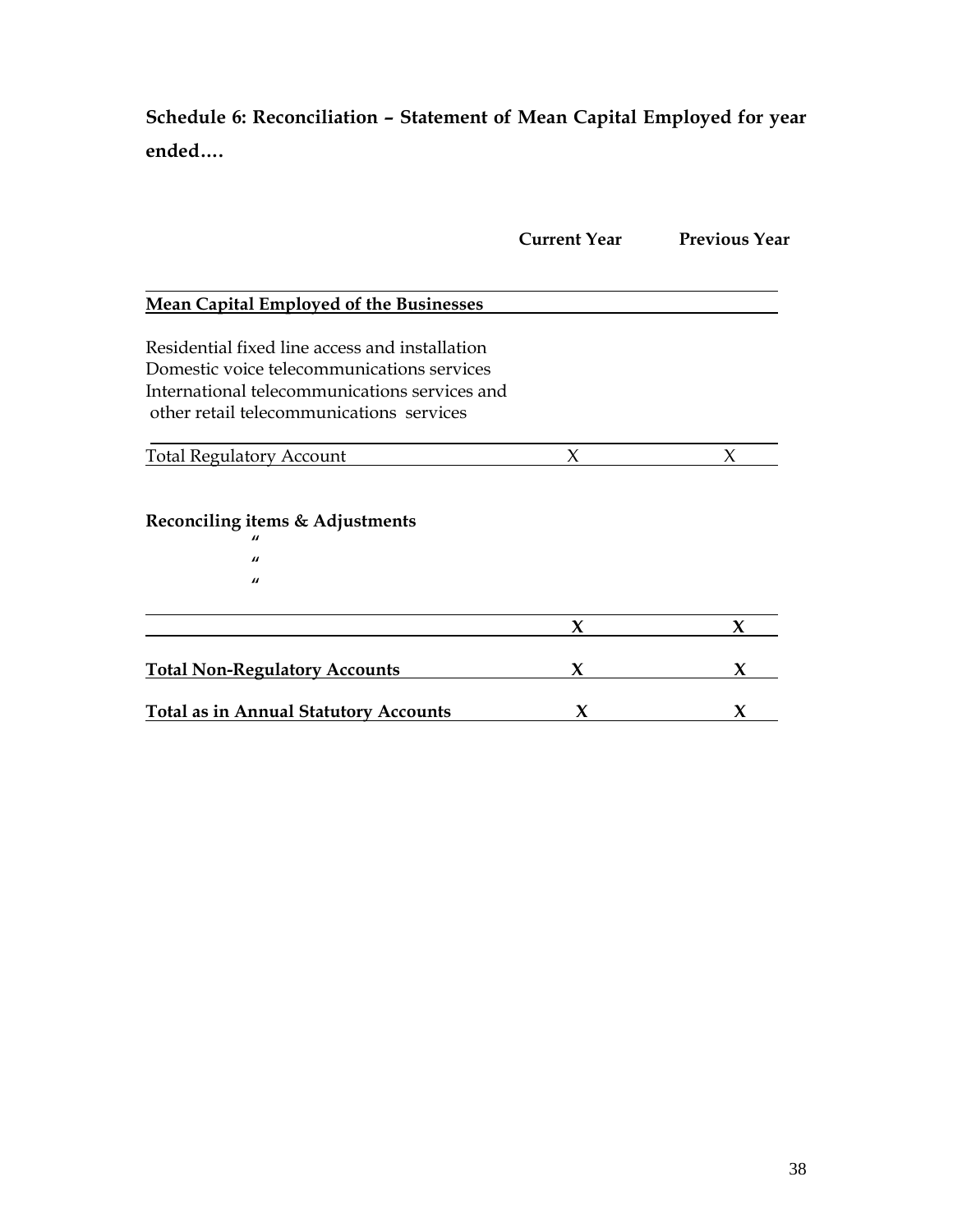### **Schedule 7: Statement of Transfer Charges (costs)**

| Costs/Services      | Fixed           | Domestic | Calls  | Directory | International | International        | Leased   |
|---------------------|-----------------|----------|--------|-----------|---------------|----------------------|----------|
|                     | Retail          | calls    | to     | Enquiry   | Outgoing Call | <b>Incoming Call</b> | circuits |
|                     | <b>Services</b> |          | Mobile |           |               |                      |          |
|                     |                 |          |        |           |               |                      |          |
| <b>Fixed Access</b> |                 |          |        |           |               |                      |          |
| Network             |                 |          |        |           |               |                      |          |
| Services            |                 |          |        |           |               |                      |          |
|                     |                 |          |        |           |               |                      |          |
| Total               |                 |          |        |           |               |                      |          |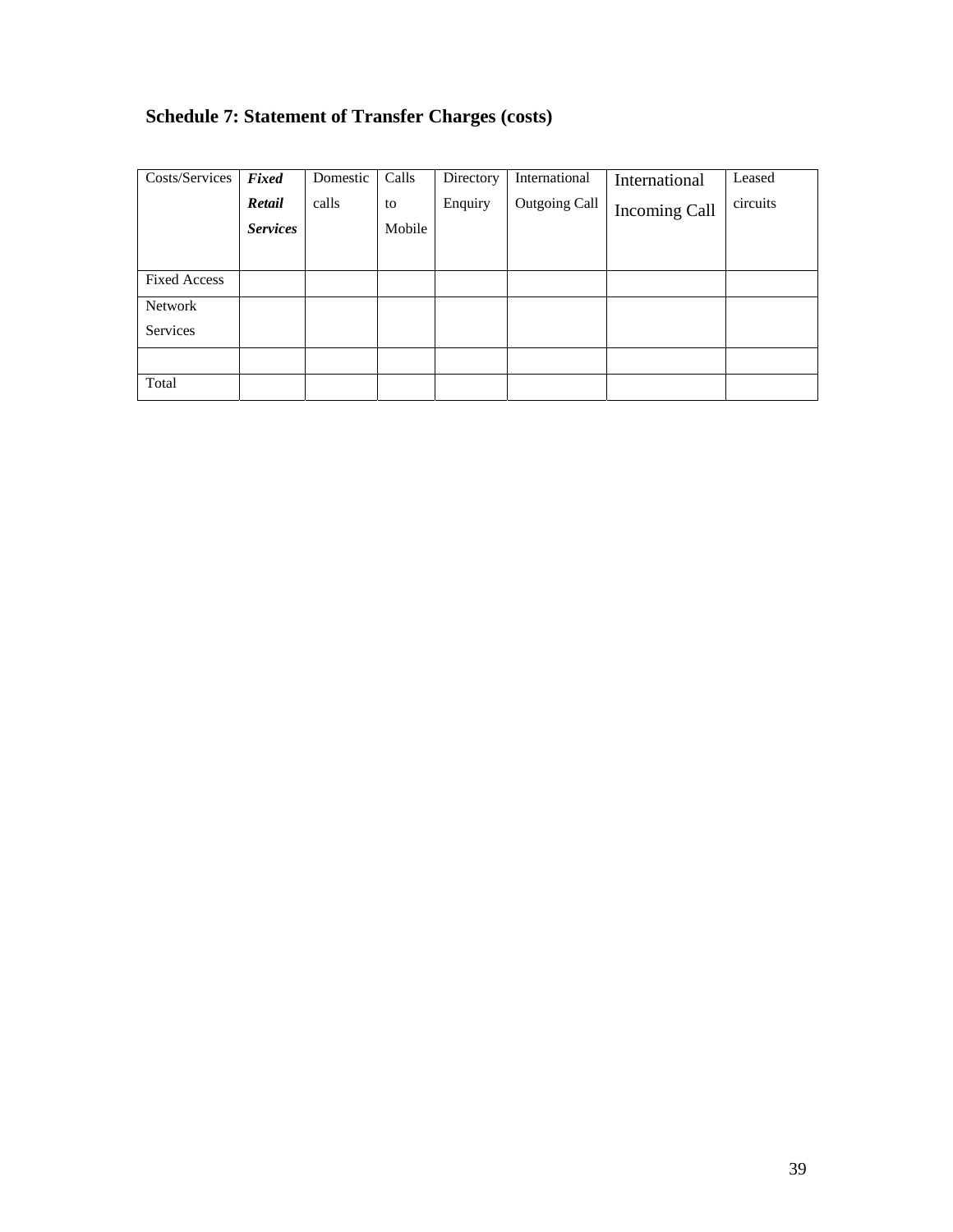#### **Schedule 8: Transfer Charging Principles**

The system of transfer charges would apply to transactions between a main business area and a subsidiary activity. For example the transfer charges for internal use and to other operators may be determined using the usage and unit charge for the relevant product.

The following principles may be used in determining relevant transfer charges:

- (i) Transfer charges (revenues and costs) shall be attributed to cost components, services and main business areas or subsidiary business activity in accordance with the activities which cause the revenues to be earned or costs to be incurred.
- (ii) The attribution shall be objective and not intended to benefit any business or subsidiary activity.
- (iii) There shall be consistency of treatment of transfer charges from year to year.
- (iv) The transfer charging methods used should be transparent. There should be a clear rationale for the transfer charges used and each charge should be supportable.
- (v) The transfer charges for internal usage should be determined as the product of usage and unit charges.
- (vi) The charge for internal usage should be equivalent to the charge that would be levied if the product or service were sold externally rather than internally.
- *(vii)* The separated accounts shall disclose the transfer charges between businesses and subsidiary activity.